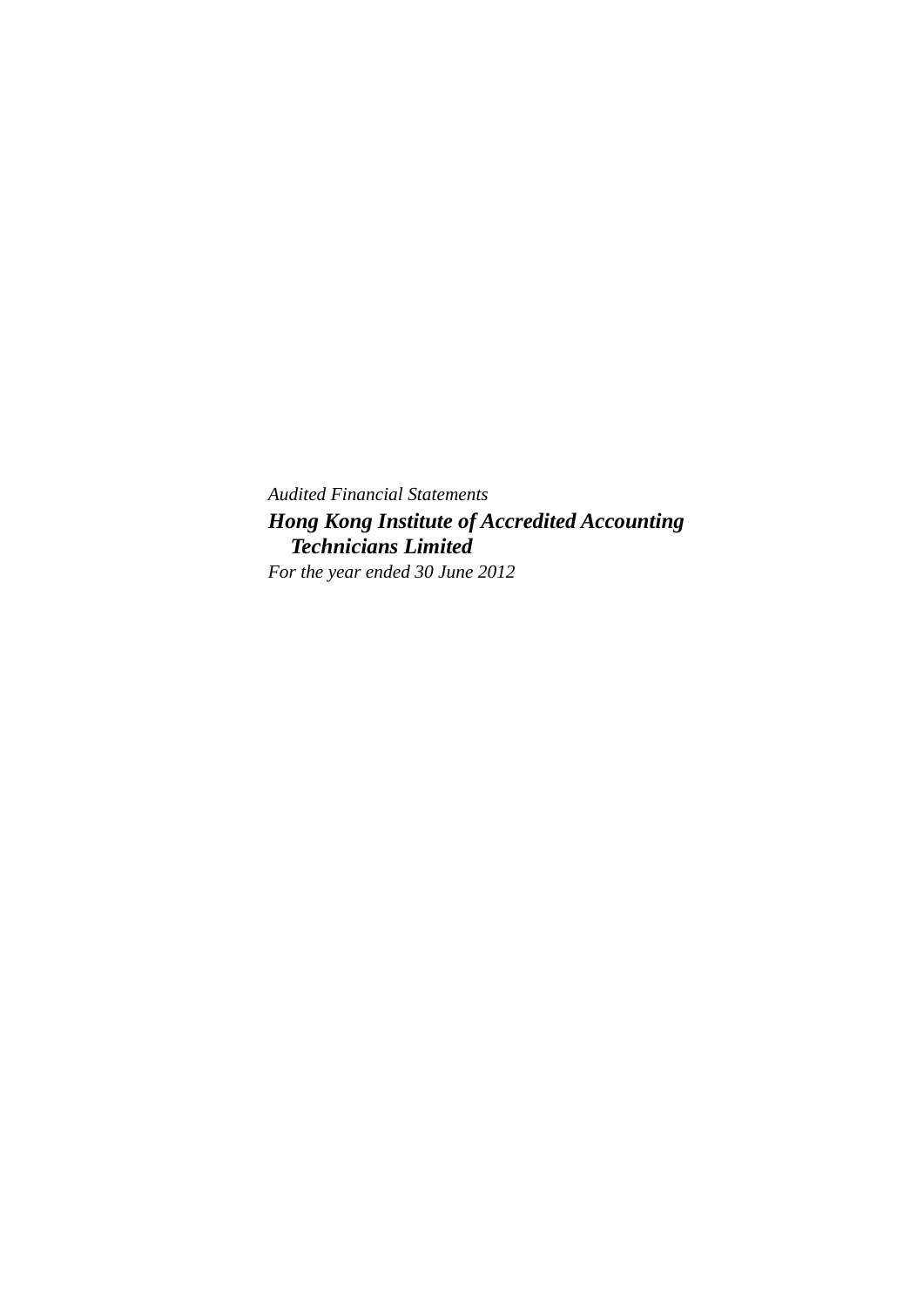# **Contents**

Audited Financial Statements for the Year Ended 30 June 2012

|                                           | Pages    |
|-------------------------------------------|----------|
| Report of the Board                       | $1-2$    |
| <b>Independent Auditor's Report</b>       | $3-4$    |
| <b>Statements of Financial Position</b>   | 5        |
| <b>Statements of Comprehensive Income</b> | 6        |
| Statements of Changes in Members' Equity  | 7        |
| <b>Statements of Cash Flows</b>           | 8        |
| Notes to the Financial Statements         | $9 - 28$ |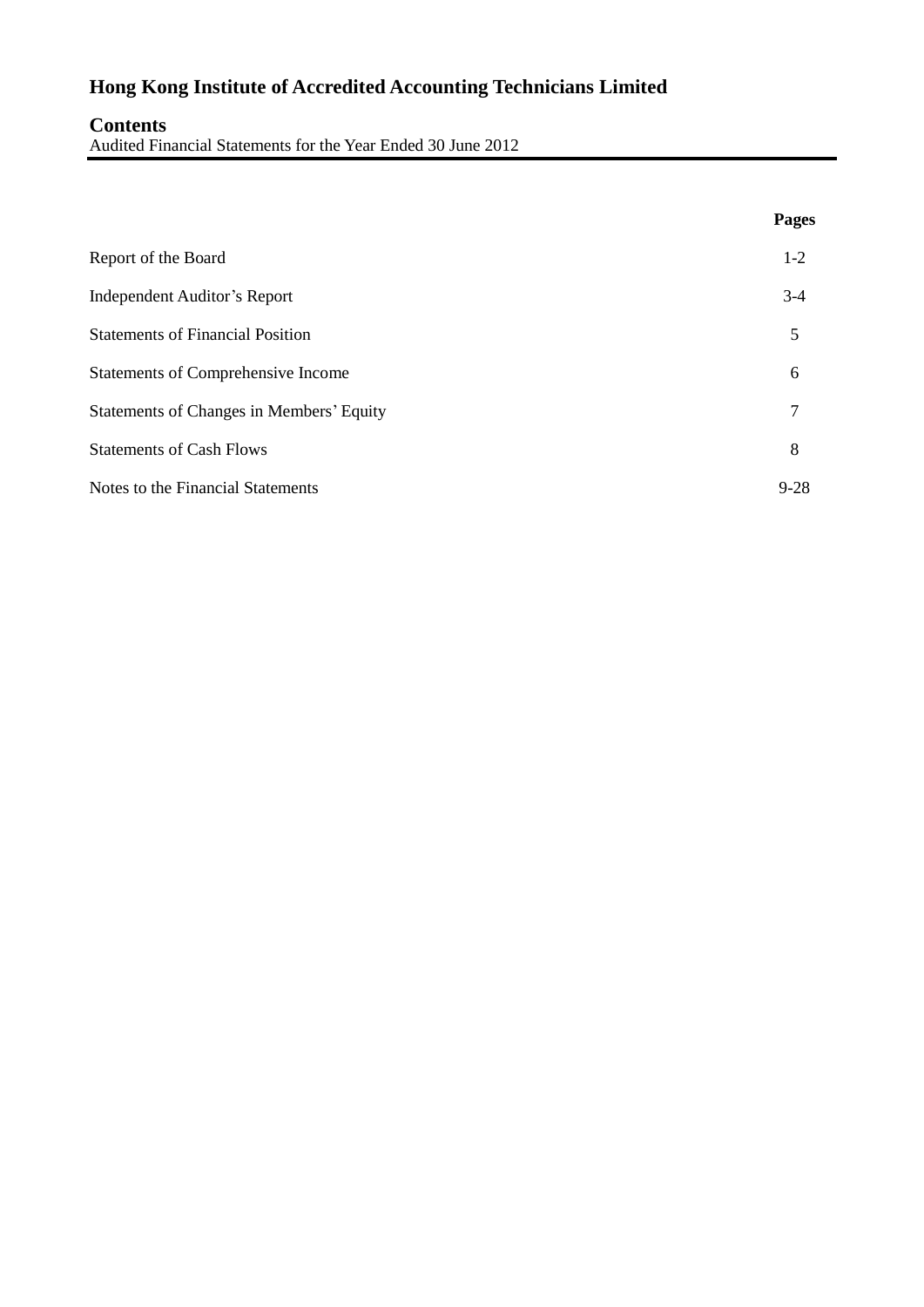# **Report of the Board**

The Board of Directors ("Board members") has pleasure in submitting its report and the audited financial statements of Hong Kong Institute of Accredited Accounting Technicians Limited ("HKIAAT") and its subsidiary (collectively referred to as the "Group") for the year ended 30 June 2012.

#### **Principal activities**

HKIAAT, being a company limited by guarantee, was incorporated in August 1988 under the auspices of the Hong Kong Institute of Certified Public Accountants (the "Institute"). The Group's principal activities are the award of the "Accredited Accounting Technician" qualification through conducting professional examinations, offering quality services to members and students, accrediting relevant sub-degree qualifications and promoting the study of accountancy among sub-degree holders and secondary school students.

#### **Financial statements**

The state of affairs of the Group and HKIAAT at 30 June 2012 is set out in the statements of financial position on page 5.

The results of the Group and HKIAAT for the year ended 30 June 2012 are set out in the statements of comprehensive income on page 6.

#### **Fixed assets**

Particulars of changes in fixed assets of the Group and HKIAAT during the year are set out in note 4 to the financial statements on page 18.

#### **Transfer to general fund**

Deficit for the year of the Group and HKIAAT of HK\$3,344,000 and HK\$3,285,000 *(2011: HK\$1,613,000 and HK\$1,607,000)* respectively has been transferred to general fund as set out in the statements of changes in members' equity on page 7.

#### **Donations**

During the year, HKIAAT made HK\$200,000 (*2011: HK\$155,000*) charitable donation.

#### **Board members**

The Board members in office during the year and at the date of this report were:

*President* Cho Lung Pui Lan, Stella

*Vice Presidents* Li Tak Ming, Andy Chan Cheuk Hay

*Immediate Past President* Kong Chi How, Johnson

| Other Board members   |                                 |
|-----------------------|---------------------------------|
| Cheung Wing Han       | (appointed on 20 February 2012) |
| Cheung Kwong Tat      | (appointed on 31 January 2012)  |
| Ng Wai Cheong, Artie  | (appointed on 31 January 2012)  |
| Wong Yue Ting, Thomas |                                 |
| Yeung Kai Kin         | (appointed on 31 January 2012)  |
|                       |                                 |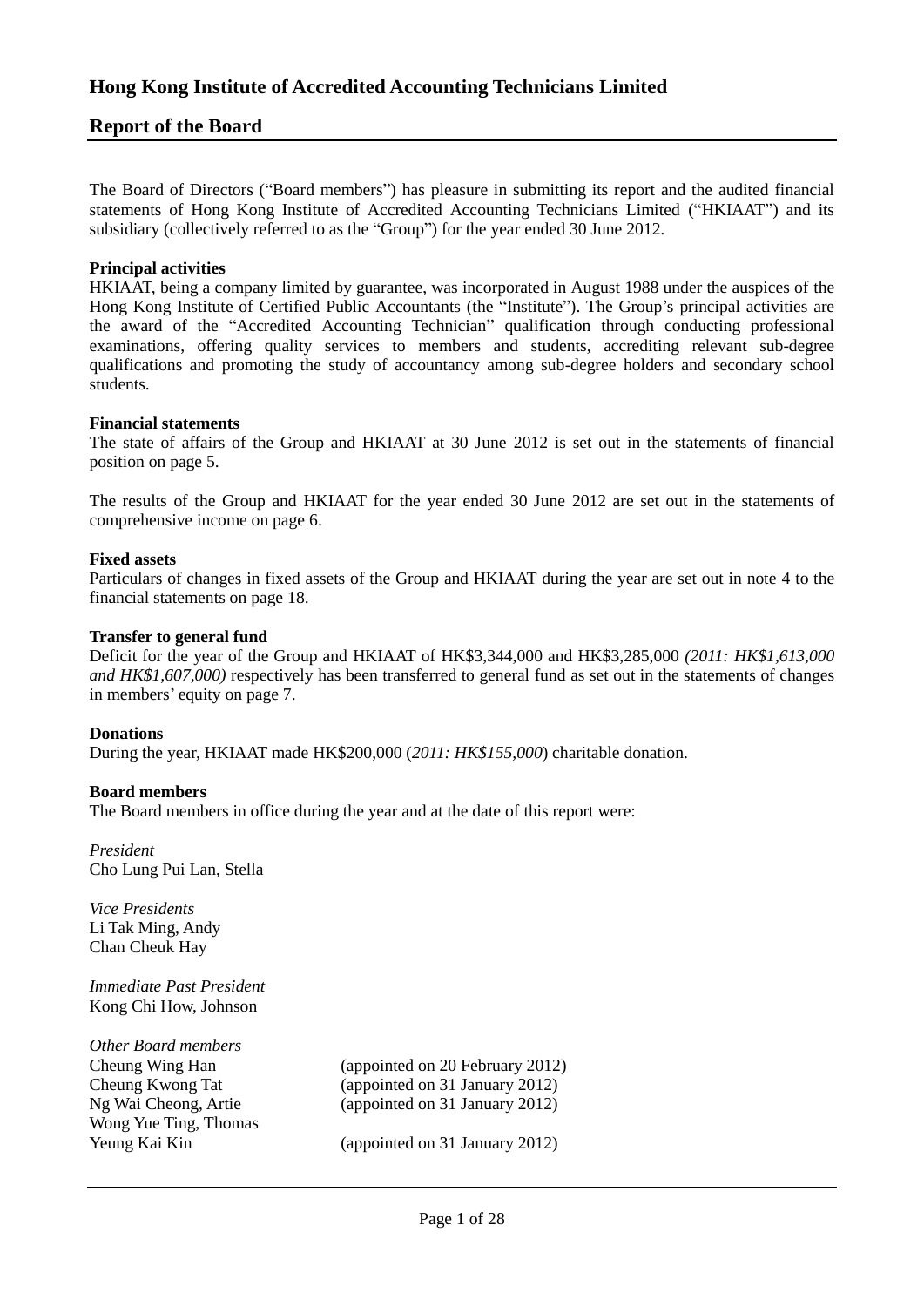# **Report of the Board**

## **Board members (Continued)**

| Other Board members (continued) |
|---------------------------------|
|---------------------------------|

| Ma Chun Fung, Horace         | (resigned on 31 January 2012) |
|------------------------------|-------------------------------|
| <b>Oxley Douglas Charles</b> | (resigned on 31 January 2012) |
| Yau Wan Wah, Lindy           | (resigned on 31 January 2012) |

In accordance with Article 50 of HKIAAT's Articles of Association, all Board members are appointed by the Institute of whom at least a majority are Certified Public Accountants registered with the Institute. In accordance with Article 53 of HKIAAT's Articles of Association, all Board members shall hold office until notice of revocation of such appointment is given or until notice of retirement or resignation is given by such members.

## **Board members' interests**

No contract of significance, other than as disclosed in note 19 to the financial statements on page 26, to which HKIAAT, its parent, subsidiary or a fellow subsidiary was a party and in which a Board member had a material interest, whether directly or indirectly, subsisted at the end of the year or at any time during the year.

## **Management contracts**

With effect from 18 September 2006, the Institute provides management, rental and other services to HKIAAT pursuant to a service agreement signed by both parties. Either party may terminate the agreement by serving 3 months advance written notice to the other party. During the year, HKIAAT paid a management service fee of HK\$2,308,000 (*2011: HK\$2,308,000*) under the agreement to the Institute.

## **Auditor**

HKIAAT's auditor, Mazars CPA Limited will retire and, being eligible, offer itself for re-appointment at the forthcoming annual general meeting of HKIAAT.

## *On behalf of the Board*

**Cho Lung Pui Lan, Stella** *President* Hong Kong, 18 September 2012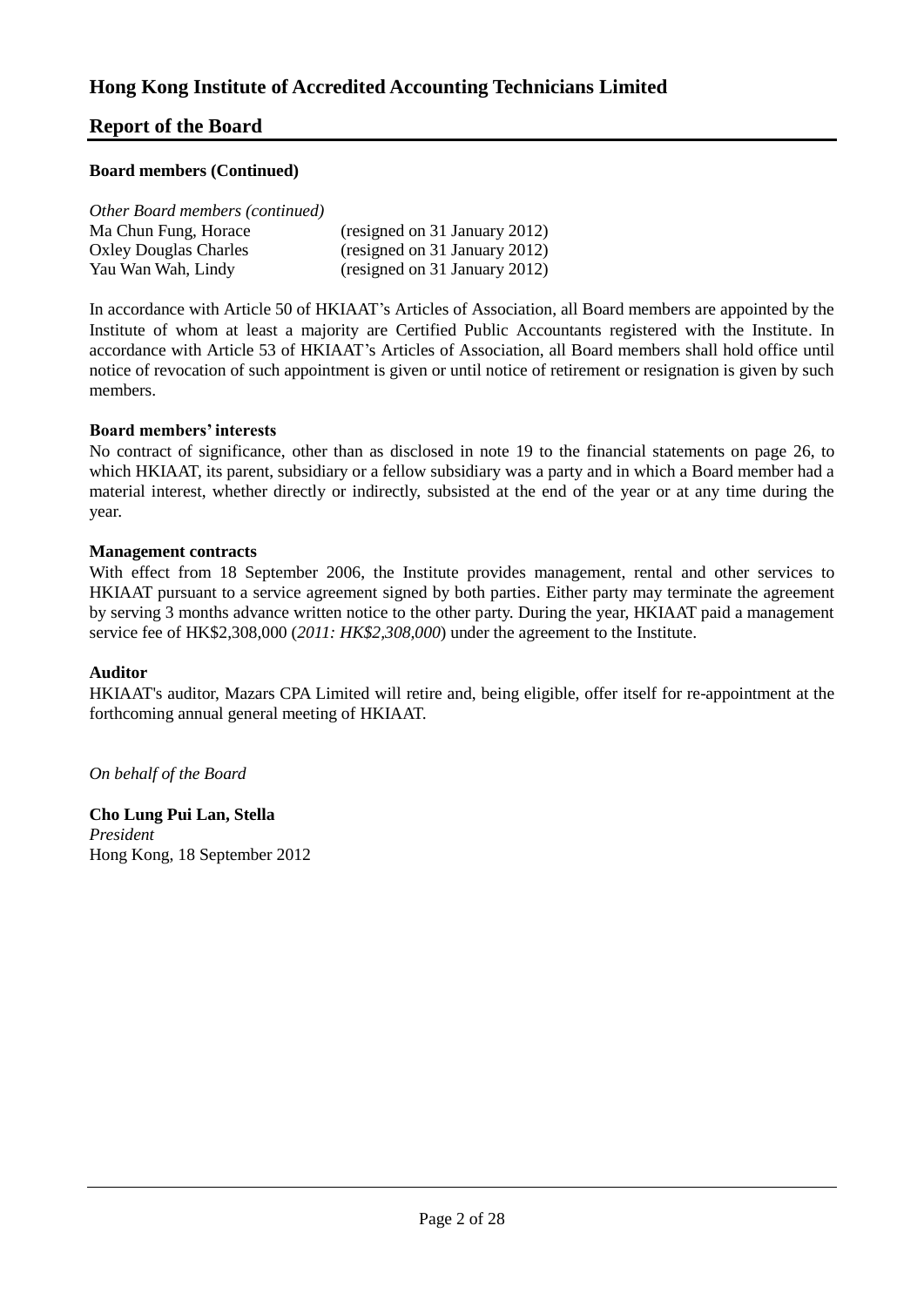# **Independent Auditor's Report**

#### To the members of **Hong Kong Institute of Accredited Accounting Technicians Limited** *(Incorporated in Hong Kong with limited liability by guarantee)*

We have audited the financial statements of Hong Kong Institute of Accredited Accounting Technicians Limited ("HKIAAT") set out on pages 5 to 28, which comprise the statements of financial position of HKIAAT and its subsidiary (collectively referred to as the "Group") and HKIAAT at 30 June 2012, and the statements of comprehensive income, the statements of changes in members' equity and the statements of cash flows of the Group and HKIAAT for the year then ended, and a summary of significant accounting policies and other explanatory information.

# **Board members' responsibility for the financial statements**

The Board members of HKIAAT are responsible for the preparation of financial statements that give a true and fair view in accordance with Hong Kong Financial Reporting Standards issued by the Hong Kong Institute of Certified Public Accountants (the "Institute") and the Hong Kong Companies Ordinance, and for such internal control as the Board members determine is necessary to enable the preparation of financial statements that are free from material misstatement, whether due to fraud or error.

# **Auditor's responsibility**

Our responsibility is to express an opinion on these financial statements based on our audit. This report is made solely to you, as a body, in accordance with section 141 of the Hong Kong Companies Ordinance, and for no other purpose. We do not assume responsibility towards or accept liability to any other person for the contents of this report.

We conducted our audit in accordance with Hong Kong Standards on Auditing issued by the Institute. Those standards require that we comply with ethical requirements and plan and perform the audit to obtain reasonable assurance about whether the financial statements are free from material misstatement.

An audit involves performing procedures to obtain audit evidence about the amounts and disclosures in the financial statements. The procedures selected depend on the auditor's judgment, including the assessment of the risks of material misstatement of the financial statements, whether due to fraud or error. In making those risk assessments, the auditor considers internal control relevant to the entity's preparation of financial statements that give a true and fair view in order to design audit procedures that are appropriate in the circumstances, but not for the purpose of expressing an opinion on the effectiveness of the entity's internal control. An audit also includes evaluating the appropriateness of accounting policies used and the reasonableness of accounting estimates made by the Board members, as well as evaluating the overall presentation of the financial statements.

We believe that the audit evidence we have obtained is sufficient and appropriate to provide a basis for our audit opinion.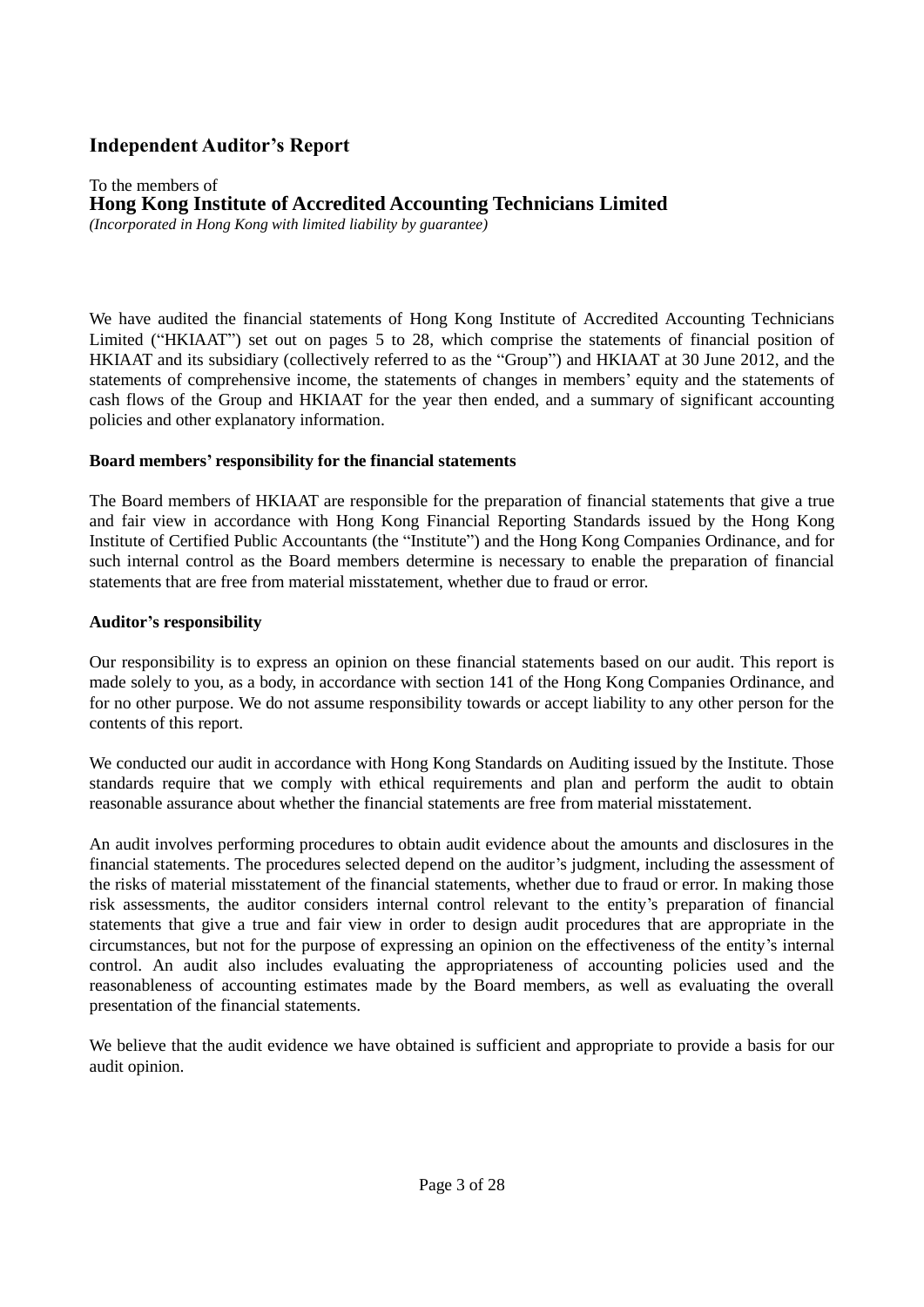# **Independent Auditor's Report**

To the members of **Hong Kong Institute of Accredited Accounting Technicians Limited** *(Incorporated in Hong Kong with limited liability by guarantee)*

# **Opinion**

In our opinion, the financial statements give a true and fair view of the state of affairs of the Group and of HKIAAT at 30 June 2012, and of the deficit and cash flows of the Group and of HKIAAT for the year then ended in accordance with Hong Kong Financial Reporting Standards and have been properly prepared in accordance with the Hong Kong Companies Ordinance.

**Mazars CPA Limited** *Certified Public Accountants* 42nd floor, Central Plaza 18 Harbour Road, Wanchai, Hong Kong 18 September 2012

**Yip Ngai Shing** Practising Certificate number: P05163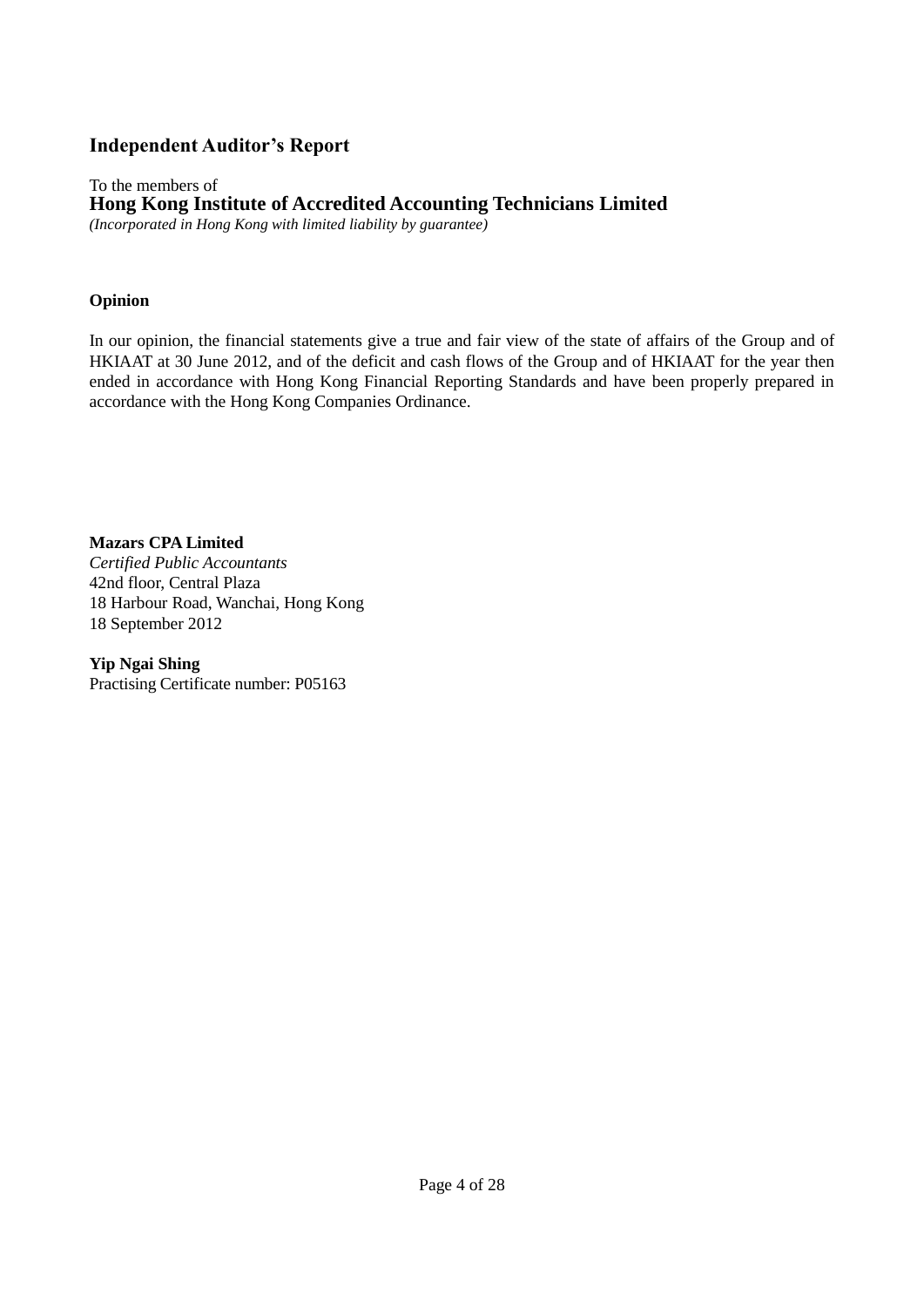# **Statements of Financial Position**

At 30 June 2012

|                                    |                       |                 | Group    | <b>HKIAAT</b>   |          |  |
|------------------------------------|-----------------------|-----------------|----------|-----------------|----------|--|
|                                    |                       | 2012            | 2011     | 2012            | 2011     |  |
|                                    | <b>Note</b>           | <b>HK\$'000</b> | HK\$'000 | <b>HK\$'000</b> | HK\$'000 |  |
| <b>Non-current assets</b>          |                       |                 |          |                 |          |  |
| Fixed assets                       | $\overline{4}$        | 223             | 88       | 223             | 88       |  |
| Investment in a subsidiary         | 5                     |                 |          |                 |          |  |
| Deferred tax assets                | 6                     |                 | 65       |                 | 65       |  |
|                                    |                       | 223             | 153      | 223             | 153      |  |
| <b>Current assets</b>              |                       |                 |          |                 |          |  |
| Inventories                        |                       | 8               | 14       | 8               | 14       |  |
| Receivables                        | $\boldsymbol{7}$      | 64              | 195      | 64              | 195      |  |
| Deposits and prepayments           |                       | 23              | 83       | 23              | 83       |  |
| Tax recoverable                    |                       |                 | 52       |                 | 52       |  |
| Time deposits with original        |                       |                 |          |                 |          |  |
| maturities over three months       |                       |                 | 17,670   |                 | 17,670   |  |
| Cash and cash equivalents          | $\boldsymbol{\delta}$ | 41,675          | 26,613   | 41,285          | 26,233   |  |
|                                    |                       | 41,770          | 44,627   | 41,380          | 44,247   |  |
| <b>Current liabilities</b>         |                       |                 |          |                 |          |  |
| Subscriptions and fees received in |                       |                 |          |                 |          |  |
| advance                            | 9                     | (2,694)         | (1,585)  | (2,694)         | (1,585)  |  |
| Amount due to parent               | 10                    | (1,711)         | (1, 422) | (1,711)         | (1, 422) |  |
| Payables and accruals              | 11                    | (2, 475)        | (3,316)  | (2,059)         | (2,969)  |  |
|                                    |                       | (6, 880)        | (6,323)  | (6, 464)        | (5,976)  |  |
| <b>Net current assets</b>          |                       | 34,890          | 38,304   | 34,916          | 38,271   |  |
|                                    |                       | 35,113          | 38,457   | 35,139          | 38,424   |  |
|                                    |                       |                 |          |                 |          |  |
| <b>Members' equity</b>             |                       |                 |          |                 |          |  |
| General fund                       |                       | 29,103          | 32,447   | 29,129          | 32,414   |  |
| Capital fund                       | 12                    | 6,010           | 6,010    | 6,010           | 6,010    |  |
|                                    |                       | 35,113          | 38,457   | 35,139          | 38,424   |  |

*Approved by the Board on 18 September 2012*

**Cho Lung Pui Lan, Stella Li Tak Ming, Andy** *President Vice President*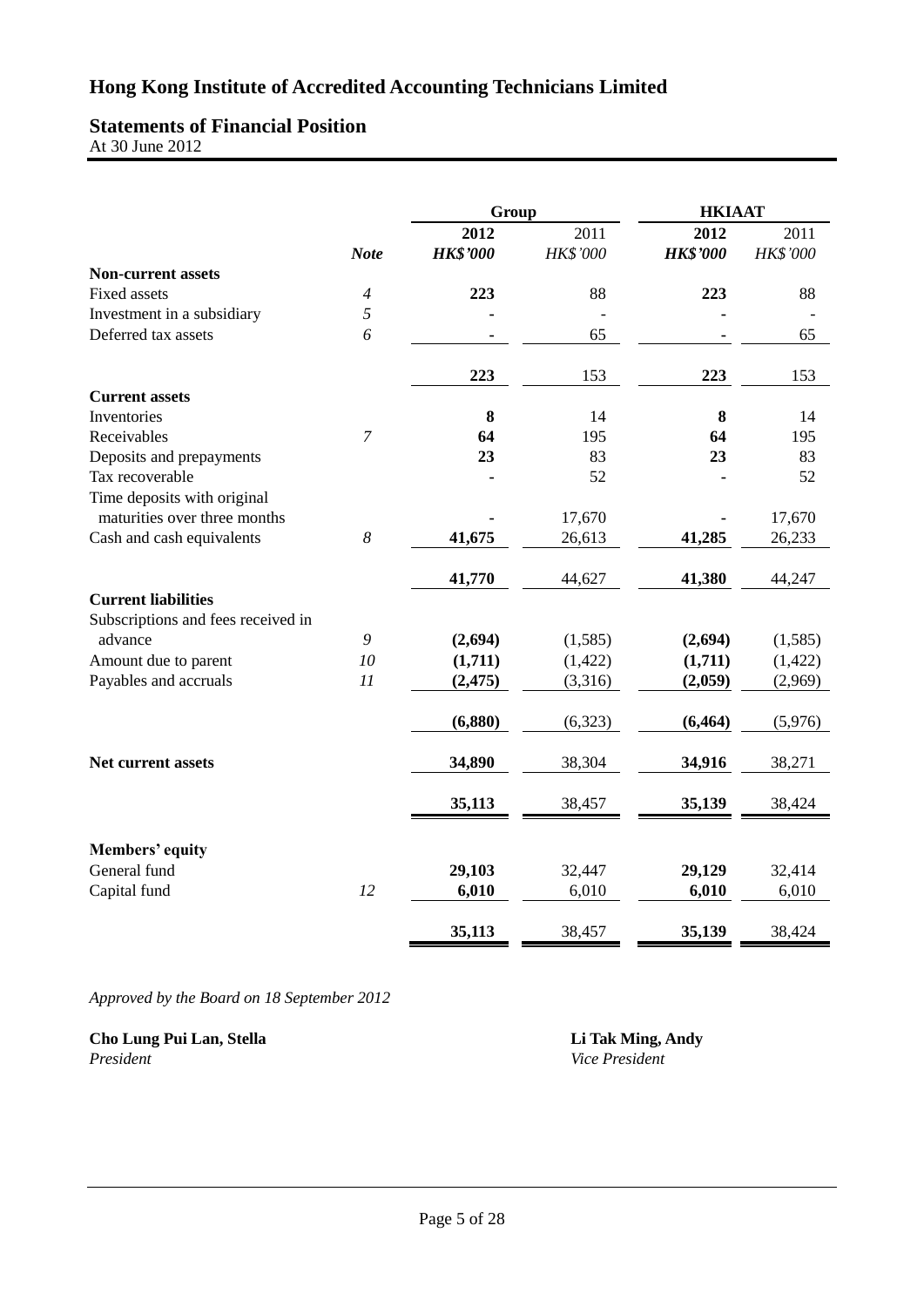# **Statements of Comprehensive Income**

For the year ended 30 June 2012

|                             |             | Group           |                 |                 | <b>HKIAAT</b>   |
|-----------------------------|-------------|-----------------|-----------------|-----------------|-----------------|
|                             |             | 2012            | 2011            | 2012            | 2011            |
|                             | <b>Note</b> | <b>HK\$'000</b> | <b>HK\$'000</b> | <b>HK\$'000</b> | <b>HK\$'000</b> |
| Subscriptions and fees      | 13          | 3,653           | 4,033           | 3,653           | 4,033           |
| Other revenue               | 14          | 6,259           | 6,915           | 6,259           | 6,915           |
| Total revenue               |             | 9,912           | 10,948          | 9,912           | 10,948          |
| Other income                | 15          | 684             | 654             | 683             | 654             |
| Expenses                    |             | (13, 875)       | (13,215)        | (13, 815)       | (13,209)        |
| Deficit before tax          | 16          | (3,279)         | (1,613)         | (3,220)         | (1,607)         |
| Income tax charge           | 17          | (65)            |                 | (65)            |                 |
| <b>Deficit</b>              |             | (3,344)         | (1,613)         | (3,285)         | (1,607)         |
| Other comprehensive income  |             |                 |                 |                 |                 |
| <b>Comprehensive income</b> |             | (3,344)         | (1,613)         | (3,285)         | (1,607)         |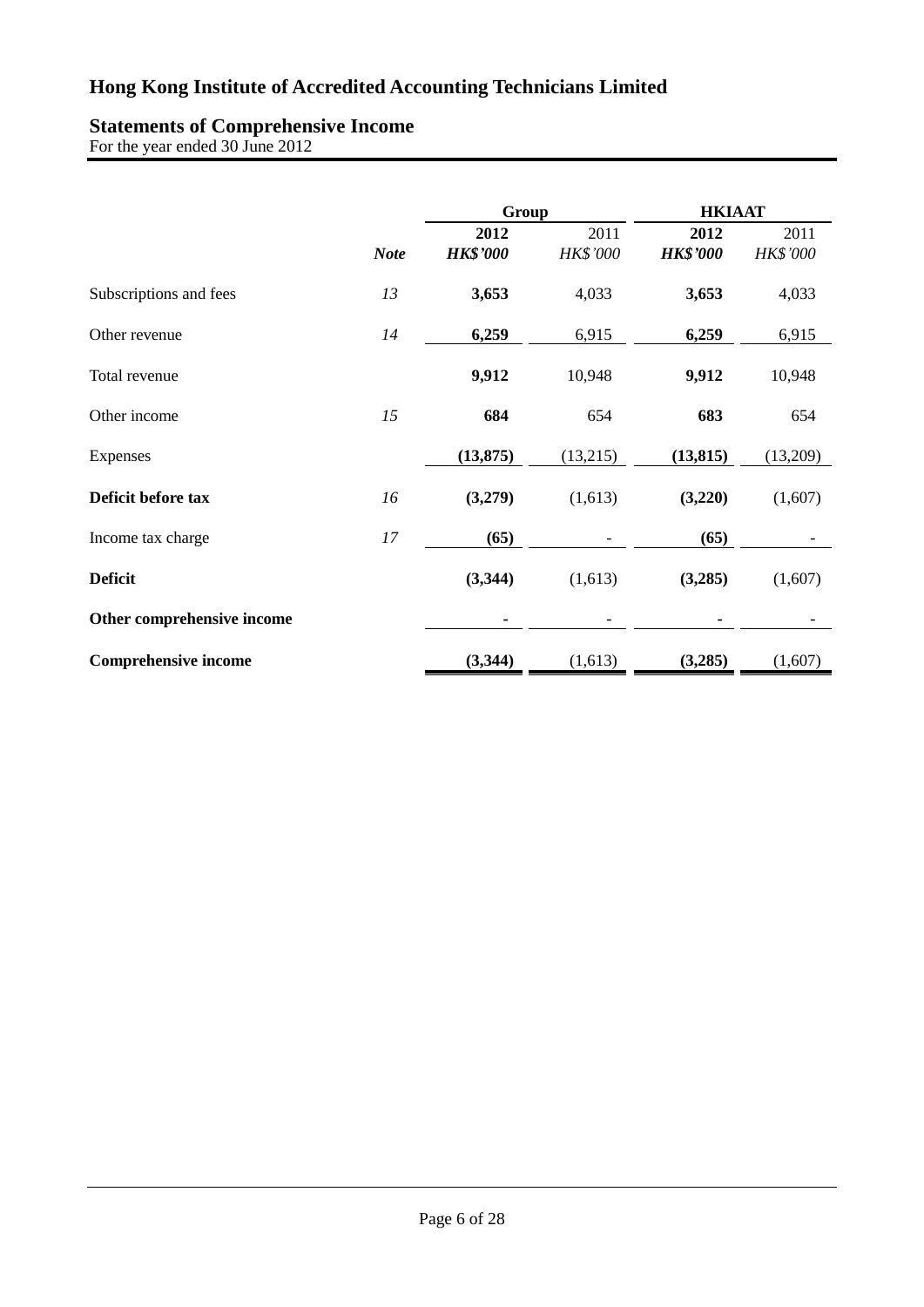# **Statements of Changes in Members' Equity**

For the year ended 30 June 2012

|                                             |                                           |                                    |                                 | 2012                                      |                                    |                                 |
|---------------------------------------------|-------------------------------------------|------------------------------------|---------------------------------|-------------------------------------------|------------------------------------|---------------------------------|
|                                             |                                           | Group                              |                                 |                                           | <b>HKIAAT</b>                      |                                 |
|                                             | <b>General</b><br>fund<br><b>HK\$'000</b> | Capital<br>fund<br><b>HK\$'000</b> | <b>Total</b><br><b>HK\$'000</b> | <b>General</b><br>fund<br><b>HK\$'000</b> | Capital<br>fund<br><b>HK\$'000</b> | <b>Total</b><br><b>HK\$'000</b> |
| At the beginning of the<br>reporting period | 32,447                                    | 6,010                              | 38,457                          | 32,414                                    | 6,010                              | 38,424                          |
| Deficit<br>Other comprehensive income       | (3,344)                                   | ۰                                  | (3,344)                         | (3,285)                                   |                                    | (3,285)                         |
| Comprehensive income                        | (3,344)                                   | ۰                                  | (3,344)                         | (3,285)                                   |                                    | (3,285)                         |
| At the end of the reporting<br>period       | 29,103                                    | 6,010                              | 35,113                          | 29,129                                    | 6,010                              | 35,139                          |

|                                             |                                    |                                    | 2011                     |                                    |                                    |                          |
|---------------------------------------------|------------------------------------|------------------------------------|--------------------------|------------------------------------|------------------------------------|--------------------------|
|                                             |                                    | Group                              |                          |                                    | <b>HKIAAT</b>                      |                          |
|                                             | General<br>fund<br><b>HK\$'000</b> | Capital<br>fund<br><b>HK\$'000</b> | Total<br><b>HK\$'000</b> | General<br>fund<br><b>HK\$'000</b> | Capital<br>fund<br><b>HK\$'000</b> | Total<br><b>HK\$'000</b> |
| At the beginning of the<br>reporting period | 34,060                             | 6,010                              | 40,070                   | 34,021                             | 6,010                              | 40,031                   |
| Deficit<br>Other comprehensive income       | (1,613)                            |                                    | (1,613)                  | (1,607)                            |                                    | (1,607)                  |
| Comprehensive income                        | (1,613)                            | $\overline{\phantom{a}}$           | (1,613)                  | (1,607)                            |                                    | (1,607)                  |
| At the end of the reporting<br>period       | 32,447                             | 6,010                              | 38,457                   | 32,414                             | 6,010                              | 38,424                   |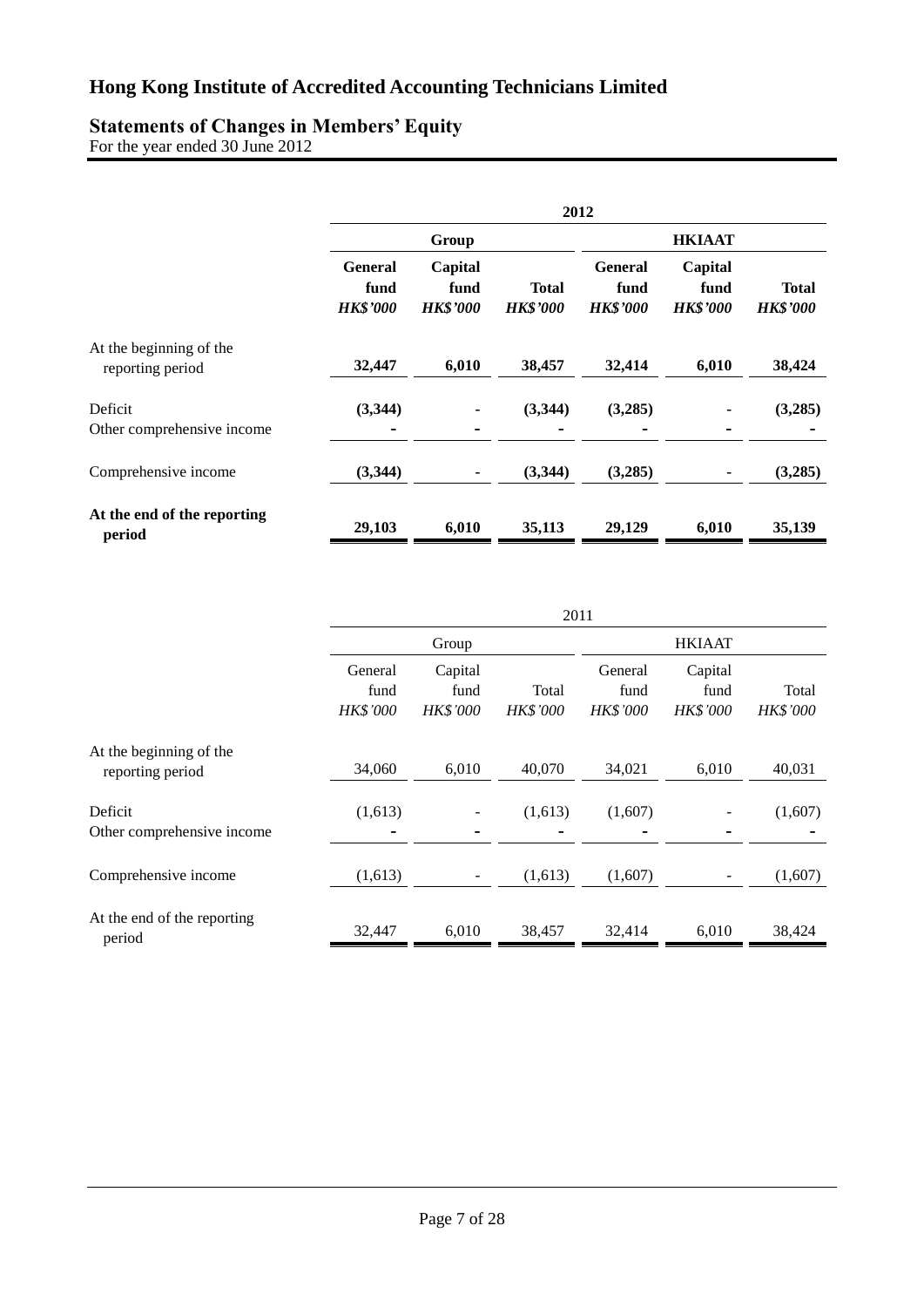# **Statements of Cash Flows**

For the year ended 30 June 2012

|                                                                       |                  | Group                   |                         | <b>HKIAAT</b>           |                  |
|-----------------------------------------------------------------------|------------------|-------------------------|-------------------------|-------------------------|------------------|
|                                                                       | <b>Note</b>      | 2012<br><b>HK\$'000</b> | 2011<br><b>HK\$'000</b> | 2012<br><b>HK\$'000</b> | 2011<br>HK\$'000 |
| <b>Cash flows from operating activities</b>                           |                  |                         |                         |                         |                  |
| Deficit before tax                                                    |                  | (3,279)                 | (1,613)                 | (3,220)                 | (1,607)          |
| Adjustments for:                                                      |                  |                         |                         |                         |                  |
| Depreciation                                                          |                  | 78                      | 81                      | 78                      | 81               |
| Uncollectible amount written off                                      |                  | 37                      | $\overline{a}$          | 37                      |                  |
| Obsolete inventories written off                                      |                  |                         | 20                      |                         | 20               |
| Operating cash flows before working capital                           |                  |                         |                         |                         |                  |
| changes                                                               |                  | (3,164)                 | (1,512)                 | (3,105)                 | (1,506)          |
| Decrease in inventories                                               |                  | 6                       | 16                      | 6                       | 16               |
| Decrease/(Increase) in receivables                                    |                  | 94                      | (10)                    | 94                      | (10)             |
| Decrease/(Increase) in deposits and                                   |                  |                         |                         |                         |                  |
| prepayments                                                           |                  | 60                      | (75)                    | 60                      | (75)             |
| Decrease in time deposits with original                               |                  |                         |                         |                         |                  |
| maturities over three months                                          |                  | 17,670                  | 56                      | 17,670                  | 56               |
| Increase in subscriptions and fees received in                        |                  |                         |                         |                         |                  |
| advance                                                               |                  | 1,109<br>289            | 44<br>436               | 1,109<br>289            | 44<br>436        |
| Increase in amount due to parent<br>Decrease in payables and accruals |                  | (841)                   | (256)                   | (910)                   | (262)            |
|                                                                       |                  |                         |                         |                         |                  |
| Cash generated from/(utilized in) operations                          |                  | 15,223                  | (1,301)                 | 15,213                  | (1,301)          |
| Tax refunded/(paid)                                                   |                  | 52                      | (229)                   | 52                      | (229)            |
| Net cash generated from/(utilized in)<br>operating activities         |                  | 15,275                  | (1,530)                 | 15,265                  | (1,530)          |
| Cash flows utilized in investing activities                           |                  |                         |                         |                         |                  |
| Purchase of fixed assets                                              |                  | (213)                   | (13)                    | (213)                   | (13)             |
| Net increase/(decrease) in cash and cash<br>equivalents               |                  | 15,062                  | (1,543)                 | 15,052                  | (1,543)          |
| Cash and cash equivalents at the beginning of<br>the reporting period |                  | 26,613                  | 28,156                  | 26,233                  | 27,776           |
| Cash and cash equivalents at the end of the<br>reporting period       | $\boldsymbol{8}$ | 41,675                  | 26,613                  | 41,285                  | 26,233           |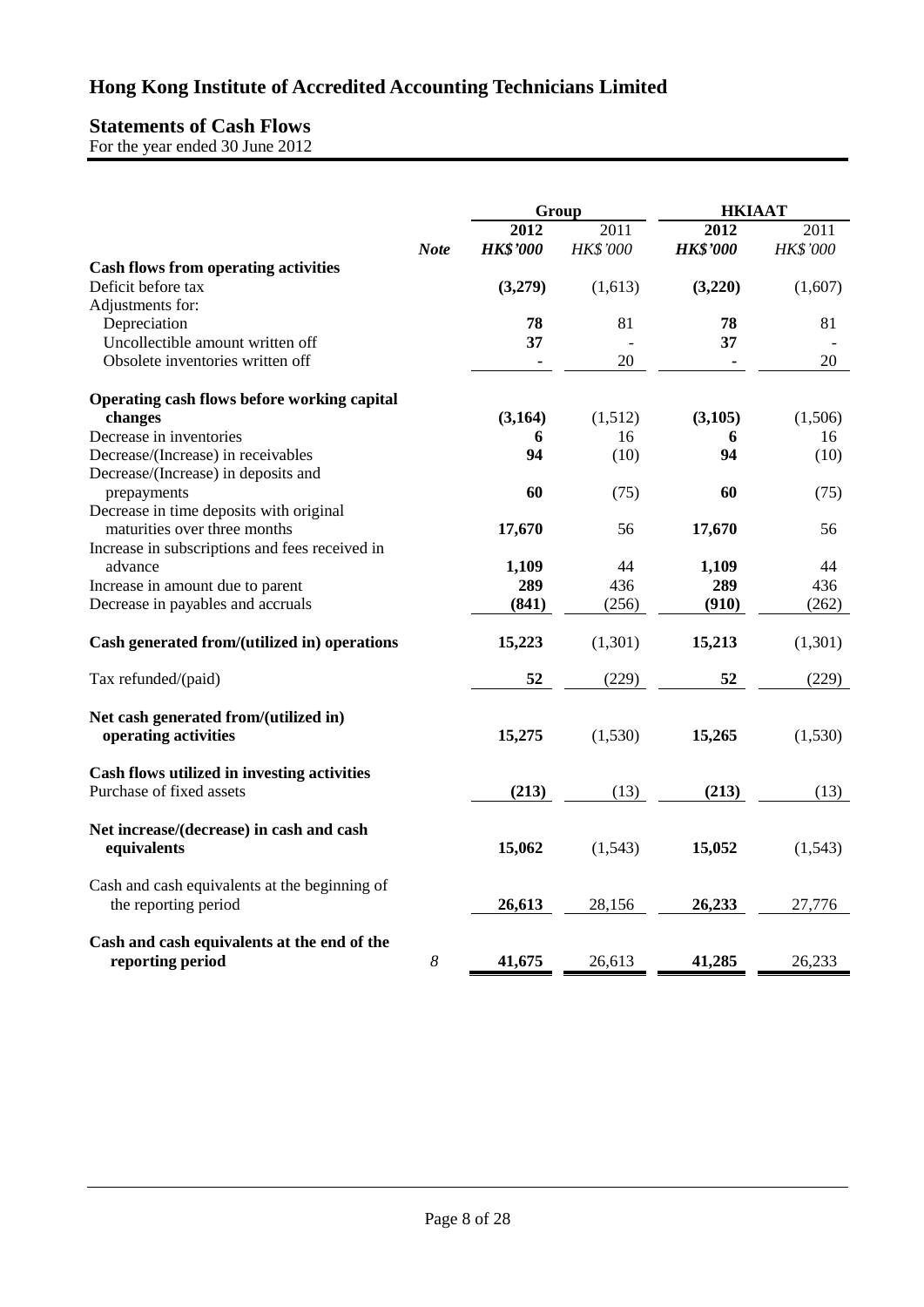# **1. PRINCIPAL ACTIVITIES AND REGISTERED OFFICE**

The Group refers to Hong Kong Institute of Accredited Accounting Technicians Limited ("HKIAAT") and its subsidiary, The HKIAAT Trust Fund (the "Trust Fund").

HKIAAT, being a company limited by guarantee under the Hong Kong Companies Ordinance, was incorporated in August 1988 under the auspices of the Hong Kong Institute of Certified Public Accountants (the "Institute"). Its registered office is located at 27th floor, Wu Chung House, 213 Queen's Road East, Wanchai, Hong Kong. Its principal activities are the award of the "Accredited Accounting Technician" qualification through conducting professional examinations, offering quality services to members and students, accrediting relevant sub-degree qualifications and promoting the study of accountancy among sub-degree holders and secondary school students.

The Trust Fund was formed under a trust deed dated 21 June 1999 for educational purposes and in particular for the provision of scholarships to persons studying for the examinations held by HKIAAT. According to the trust deed, its trustees are the president, the immediate past president and a vice president of HKIAAT.

## **2. PRINCIPAL ACCOUNTING POLICIES**

#### **a. Basis of preparation**

These financial statements have been prepared in accordance with Hong Kong Financial Reporting Standards ("HKFRSs"), which include all individual Hong Kong Financial Reporting Standards, Hong Kong Accounting Standards ("HKASs") and Interpretations issued by the Institute, accounting principles generally accepted in Hong Kong and the Hong Kong Companies Ordinance. These financial statements have been prepared under the historical cost convention. All amounts are rounded to the nearest thousand except where otherwise indicated.

The preparation of financial statements in conformity with HKFRSs requires the use of certain critical accounting estimates. It also requires management to exercise its judgment in the process of applying the Group's accounting policies. The estimates and associated assumptions are based on experience and other factors that are considered to be relevant. Actual results may differ from these estimates.

These financial statements have been prepared on a basis consistent with the accounting policies adopted in the 2011 financial statements, except for the first-time early adoption of the new/revised HKFRSs as set out in note 2b to these financial statements. The following HKFRSs issued in prior years, that are not yet effective for the current year but are applicable to the Group, have been early adopted in prior years:

| HKAS 27 (2011)  | "Separate Financial Statements"             |
|-----------------|---------------------------------------------|
| <b>HKFRS 9</b>  | "Financial Instruments"                     |
| <b>HKFRS 10</b> | "Consolidated Financial Statements"         |
| <b>HKFRS 12</b> | "Disclosure of Interests in Other Entities" |
| <b>HKFRS 13</b> | "Fair Value Measurement"                    |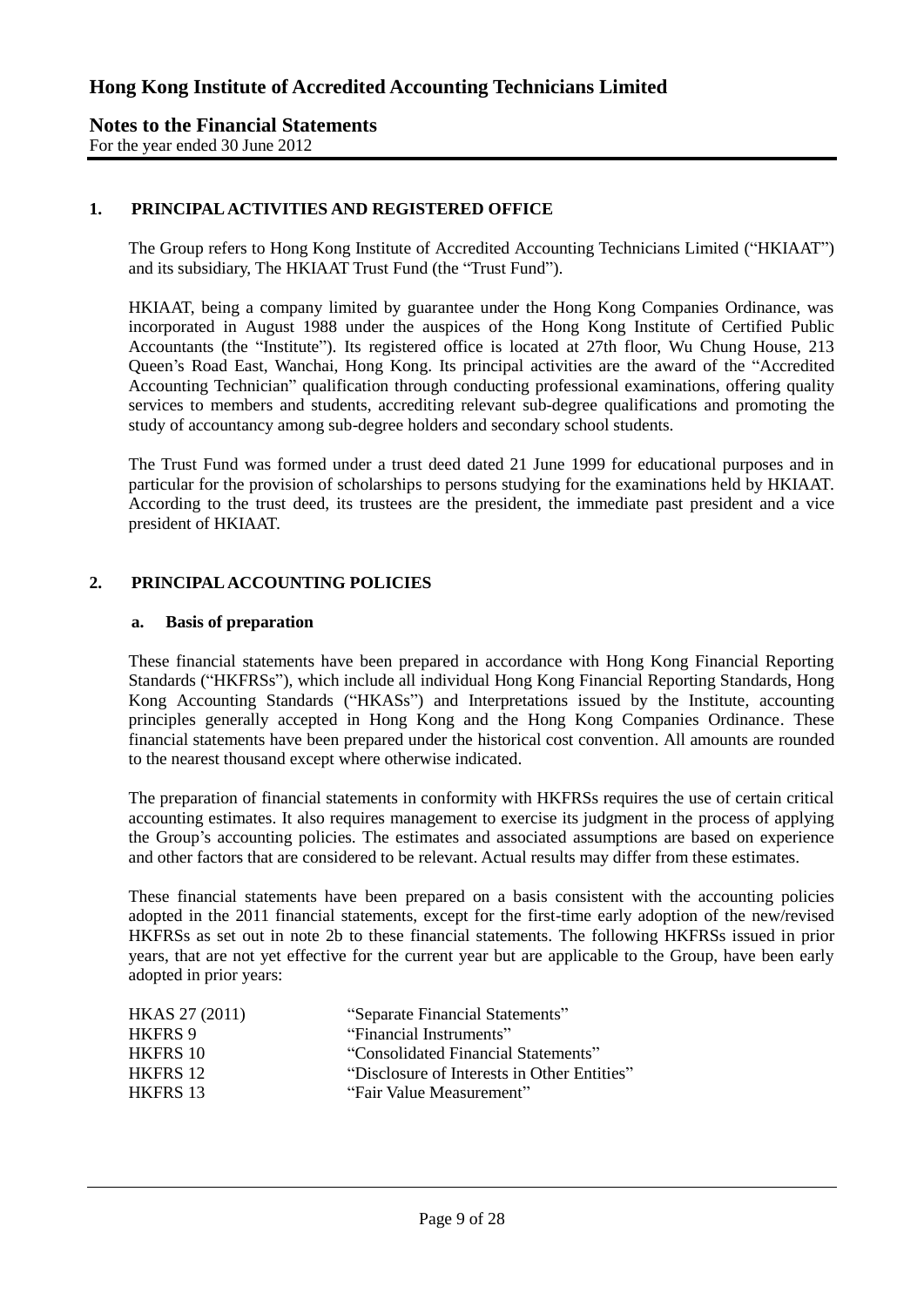## **2. PRINCIPAL ACCOUNTING POLICIES (CONTINUED)**

#### **b. Early adoption of applicable new/revised HKFRSs that were issued during the current year**

The Institute has issued certain new/revised HKFRSs during the current year that are available for early adoption. Of these, the following new/revised HKFRSs are applicable to these financial statements and early adopted by the Group for the first time:

| Amendments to HKAS 1 (Revised)     | "Presentation of Financial Statements – Presentation of |  |
|------------------------------------|---------------------------------------------------------|--|
|                                    | Items of Other Comprehensive Income"                    |  |
| HKAS 19 (2011)                     | "Employee Benefits"                                     |  |
| <b>Annual Improvements Project</b> | "Annual Improvements 2009-2011 Cycle"                   |  |

Amendments to HKAS 1 (Revised) improve the presentation of other comprehensive income. The amendments require entities to group together the items of other comprehensive income that may be reclassified to profit or loss in the future by presenting them separately from those that will not be reclassified to profit or loss. The amended HKAS 1 will be effective for annual periods beginning on or after 1 July 2012. The application of the amendments does not have any significant impact on the Group.

HKAS 19 (2011), which replaces HKAS 19 "Employee Benefits", improves the accounting for defined benefit plans. Under the revised standard, all changes in the present value of the defined benefit obligation and the fair value of plan assets will be recognized in the financial statements immediately in the period they occur. The revised standard also changes the definitions of, among others, short-term employee benefits and other long-term employee benefits so that the distinction between the two will depend on when the entity expects the benefits to be wholly settled. Under the amended definitions, an employee benefit, other than a termination benefit, is a short-term employee benefit when it is expected to be settled wholly before 12 months after the end of the annual reporting period in which the employees render the related service. If this is not the case, then it is an other long-term employee benefit, provided it is not a post-employment benefit. HKAS 19 (2011) will be effective for annual periods beginning on or after 1 January 2013. The adoption of HKAS 19 (2011) has no significant impact to the amounts reported or presentation and disclosures in the financial statements.

"Annual Improvements 2009-2011 Cycle" sets out a collection of amendments to HKFRSs which make necessary, but non-urgent, amendments to HKFRSs that will not be included as part of another major project. The amendments, among others, clarify the requirements for comparative information, the classification of servicing equipment and the income tax consequences of distributions to holders of an equity instrument and of transaction costs of an equity transaction. The amendments are effective for annual periods beginning on or after 1 January 2013. The application of the amendments does not have any significant impact on the Group.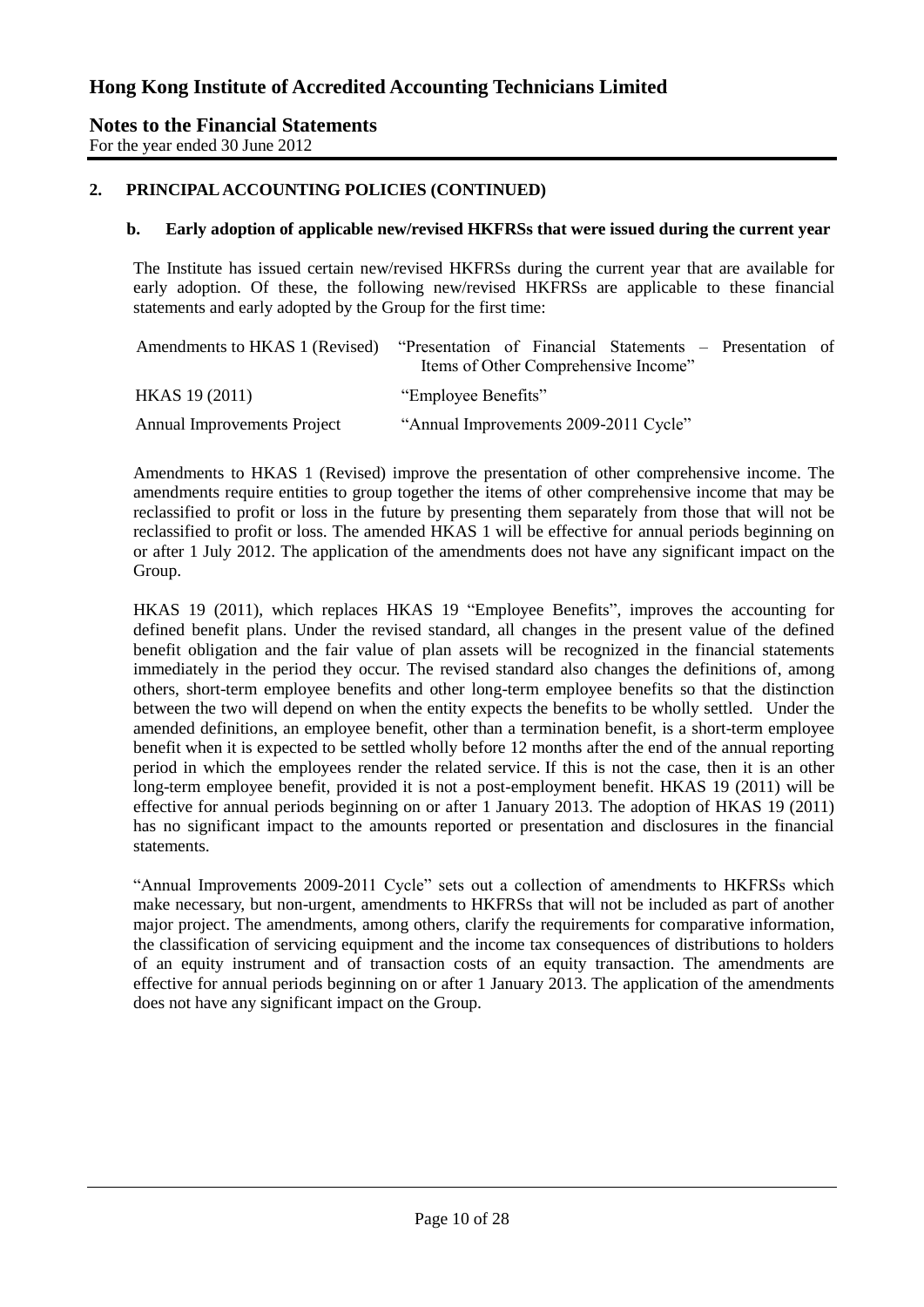### **2. PRINCIPAL ACCOUNTING POLICIES (CONTINUED)**

#### **c. Effects of revised HKFRSs that were issued after 30 June 2012 and up to the date of approval of the financial statements.**

The Institute has issued the following revised HKFRSs after 30 June 2012 and up to the date of approval of the financial statements which are applicable to these financial statements but not early adopted by the Group:

| Amendments to HKFRS 10, | "Consolidated Financial Statements, Joint Arrangements and |
|-------------------------|------------------------------------------------------------|
| HKFRS 11 and HKFRS 12   | Disclosure of Interests in Other Entities: Transition      |
|                         | Guidance"                                                  |

Amendments to HKFRS 10, HKFRS 11 and HKFRS 12 clarify the transition guidance in HKFRS 10 and provide additional transition relief in HKFRS 10, HKFRS 11 and HKFRS 12. In particular, for retrospective application, the amendments limit the requirement to provide adjusted comparative information to the annual period immediately preceding the date of the initial application of those HKFRSs. Furthermore, the amendments remove the requirement to present comparative disclosure information related to unconsolidated structured entities for periods before HKFRS 12 is first applied. The effective date of the amendments is annual periods beginning on or after 1 January 2013, which is aligned with the effective date of HKFRSs 10, 11 and 12.

The Group anticipates that application of the above revised HKFRSs will have no significant impact on the results and the financial position of the Group.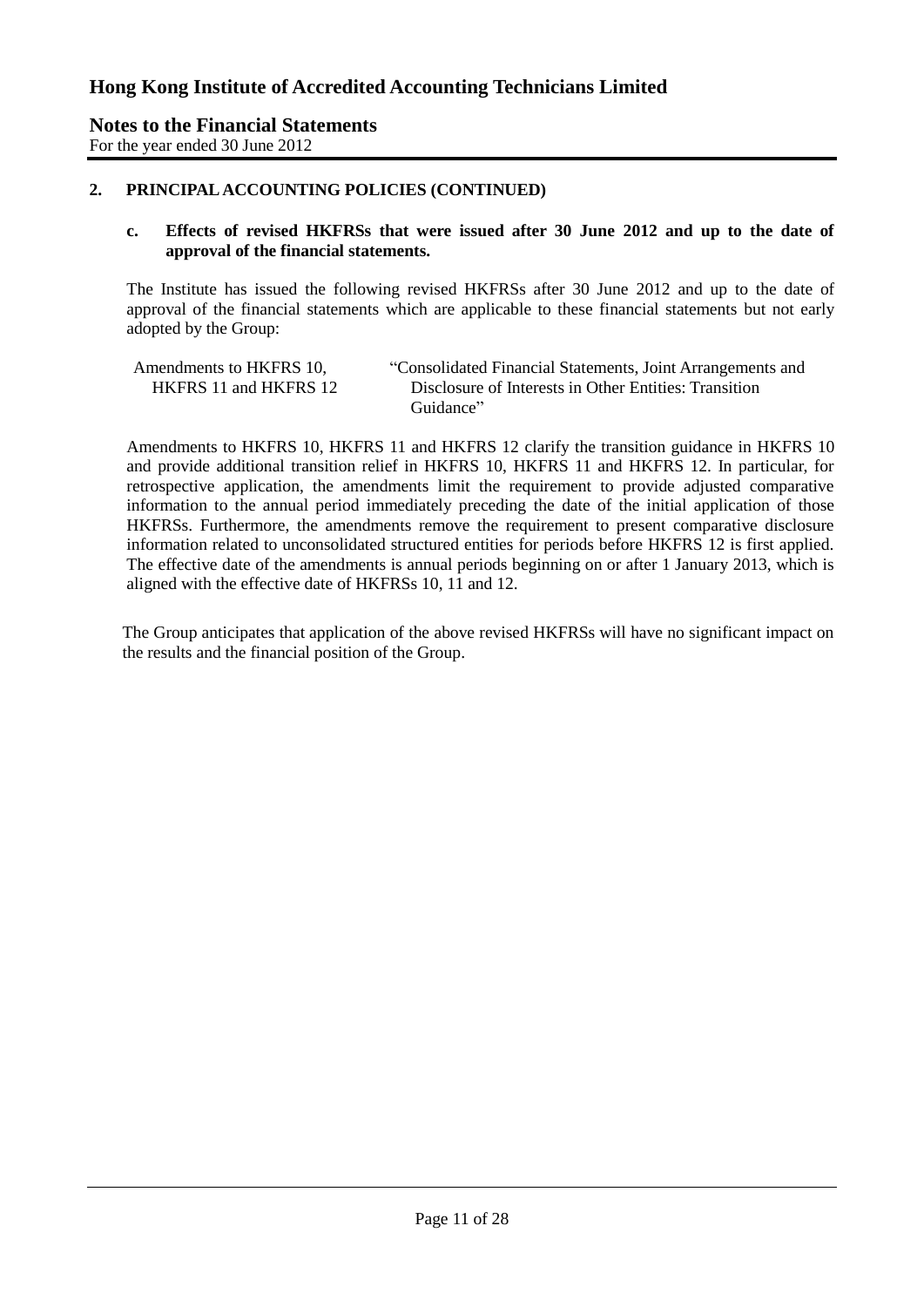# **2. PRINCIPAL ACCOUNTING POLICIES (CONTINUED)**

#### **d. Basis of consolidation and subsidiary**

The consolidated financial statements include the financial statements of HKIAAT and entity controlled by HKIAAT. The financial statements of the subsidiary are prepared for the same reporting period as that of HKIAAT using consistent accounting policies. All inter-company transactions, balances, income and expenses are eliminated on consolidation.

A subsidiary is an entity over which HKIAAT has control. An investor controls an investee when the investor is exposed, or has rights, to variable returns from its involvement with the investee and has the ability to affect those returns through its power over the investee. In the statement of financial position of HKIAAT, the investment in a subsidiary is stated at cost less impairment charges.

#### **e. Financial instruments**

Financial assets and financial liabilities are recognized in the statements of financial position when a group entity becomes a party to the contractual provisions of the instrument. Financial assets and financial liabilities are initially measured at fair value and transaction costs that are directly attributable to the acquisition or issue of financial assets and financial liabilities are added to or deducted from the fair value of the financial assets or financial liabilities, as appropriate, on initial recognition.

The Group's financial assets, including receivables and cash and bank balances, are subsequently measured at amortized cost using the effective interest method, less identified impairment charges (see note 2f) as the assets are held within a business model whose objective is to hold assets in order to collect contractual cash flows and the contractual terms of the financial assets give rise on specific dates to cash flows that are solely payments of principal and interest on the principal amount outstanding.

Financial liabilities include payables and other monetary liabilities. All financial liabilities are subsequently measured at amortized cost using the effective interest method.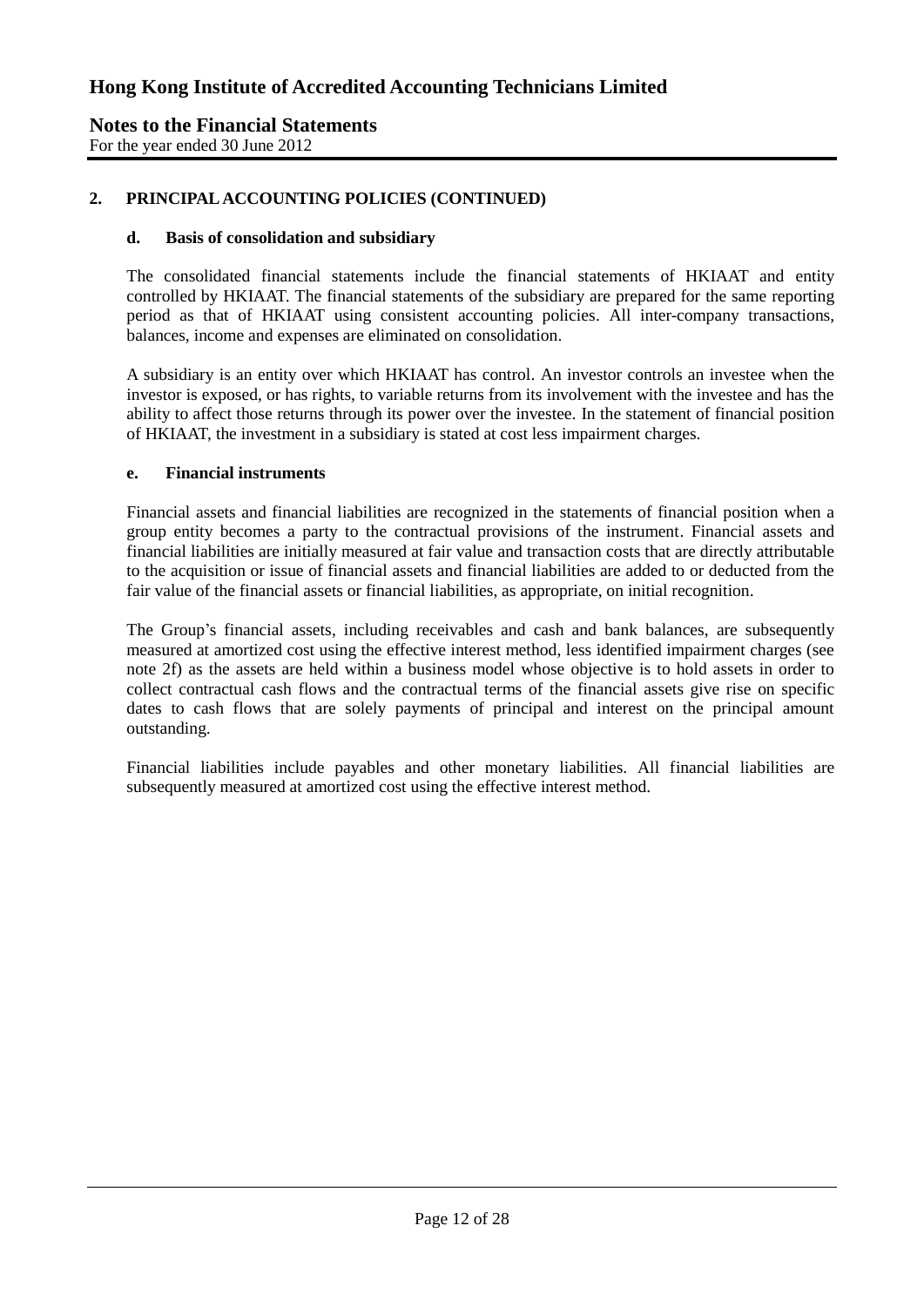#### **Notes to the Financial Statements** For the year ended 30 June 2012

# **2. PRINCIPAL ACCOUNTING POLICIES (CONTINUED)**

### **f. Impairment of financial assets**

The Group recognizes charges for impaired receivables promptly where there is objective evidence that impairment of a receivable has occurred. The impairment of a receivables carried at amortized cost is measured as the difference between the receivable's carrying amount and the present value of estimated future cash flows discounted at the receivable's original effective interest rate. Impairment charges are assessed individually for significant receivables.

The carrying amount of the receivables is reduced through the use of the receivable impairment charges account. Changes in the carrying amount of the receivable impairment charges account are recognized in surplus or deficit. When the receivable is considered uncollectible, it is written off against the receivable impairment charges account.

If, in a subsequent period, the amount of an impairment charge decreases and the decrease can be related objectively to an event occurring after the impairment was recognized, the previously recognized impairment charge is reversed by reducing the receivable impairment charges account, subject to a restriction that the carrying amount of the asset at the date the impairment is reversed does not exceed what the amortized cost would have been had the impairment not been recognized. The amount of any reversal is recognized in surplus or deficit.

#### **g. Derecognition of financial assets and financial liabilities**

Financial assets are derecognized when the contractual rights to receive the cash flows of the financial assets expire; or where the Group transfers the financial assets and either (i) it has transferred substantially all the risks and rewards of ownership of the financial assets or (ii) it has neither transferred nor retained substantially all the risks and rewards of ownership of the financial assets but has not retained control of the financial assets.

Financial liabilities are derecognized when they are extinguished, i.e. when the obligation is discharged, cancelled or expires.

#### **h. Impairment of non-financial assets**

Internal and external sources of information are reviewed at the end of each reporting period to identify indications that assets may be impaired or an impairment charge previously recognized no longer exists or may have decreased. If any such indication exists, the asset's recoverable amount is estimated. The recoverable amount of an asset is the higher of its fair value less costs to sell and value in use. An impairment charge is recognized in surplus or deficit whenever the carrying amount of an asset exceeds its recoverable amount.

An impairment charge is reversed if there has been a change in the estimates used to determine the recoverable amount and which results in an increase in the recoverable amount. A reversal of impairment charges is limited to the asset's carrying amount that would have been determined had no impairment charge been recognized in prior periods. Reversals of impairment charges are credited to surplus or deficit in the period in which the reversals are recognized.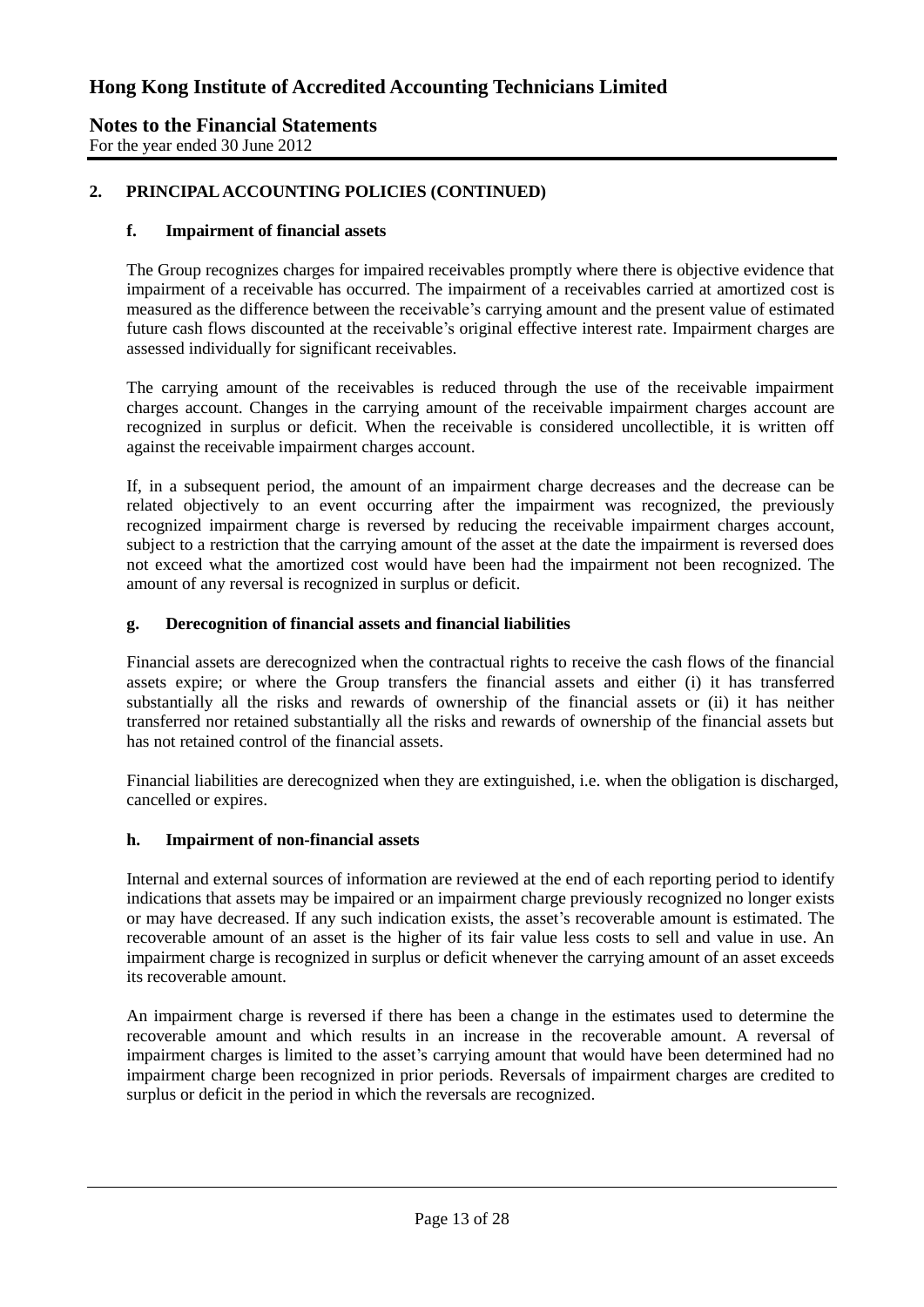## **Notes to the Financial Statements** For the year ended 30 June 2012

# **2. PRINCIPAL ACCOUNTING POLICIES (CONTINUED)**

#### **i. Fixed assets**

Fixed assets are stated at cost less accumulated depreciation and impairment charges (see note 2h). The cost of an item of fixed assets comprises its purchase price, including import duties and non-refundable purchase taxes, after deducting trade discounts and rebates, and any cost directly attributable to bringing the item of fixed assets to the location and condition necessary for it to be capable of operating in the manner intended by management. Expenditure incurred after the item of fixed assets has been put into operation, such as repairs and maintenance cost, is normally charged to surplus or deficit in the period in which it is incurred. In situations where the recognition criteria are satisfied, the expenditure is capitalized as an additional cost to that asset or as a replacement. An item of fixed asset is derecognized upon disposal or when no future economic benefits are expected from its use or disposal. Any gain or loss on disposal or retirement recognized in surplus or deficit in the period the item is derecognized, is the difference between the net disposal proceeds and the carrying amount of the item.

Depreciation of fixed assets is calculated to write off their depreciable amounts over their estimated useful lives using the straight-line method. Depreciable amount is the cost of an asset, or other amount substituted for cost, less its residual value. The residual values and useful lives of assets and the depreciation method are reviewed at least at the end of each reporting period and, if expectations differ from previous estimates, the changes will be accounted for as a change in an accounting estimate. If the residual value of an asset increases to an amount equal to or greater than the asset's carrying amount, no depreciation is charged.

The estimated useful lives of fixed assets are as follows:

| Furniture and fixtures | 5 years       |
|------------------------|---------------|
| Computer and equipment | 3 to 10 years |

Items of a capital nature costing less than HK\$1,000 are recognized as expenses in the period of acquisition.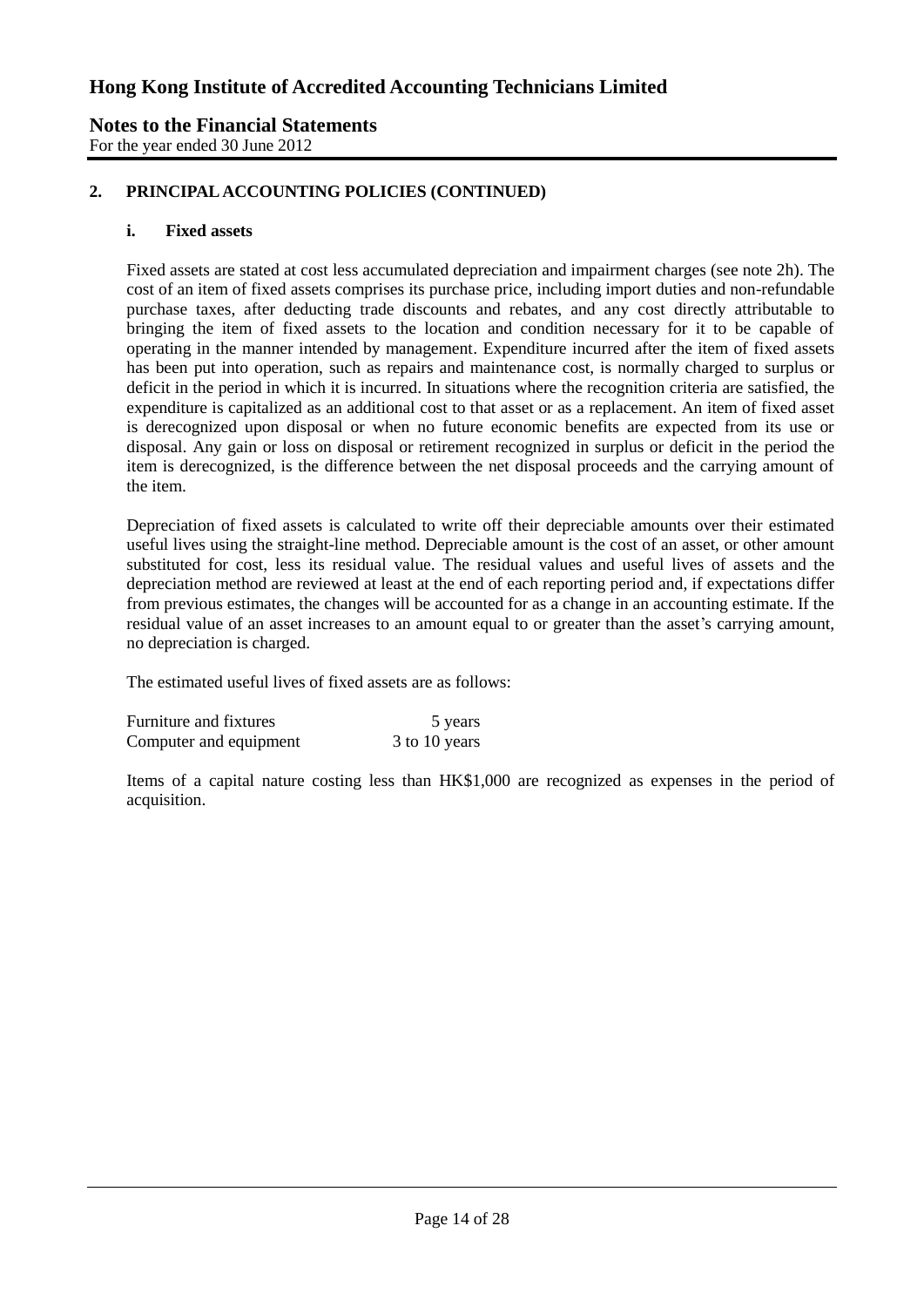### **Notes to the Financial Statements** For the year ended 30 June 2012

# **2. PRINCIPAL ACCOUNTING POLICIES (CONTINUED)**

## **j. Inventories**

Inventories, comprising publications held for sale, are stated at the lower of cost determined on a weighted average basis, and net realizable value. Cost includes direct costs of purchases and incidental costs incurred in bringing the inventories to their present location and condition. Net realizable value is the estimated selling price in the ordinary course of business less all estimated costs to be incurred prior to sale.

#### **k. Cash and cash equivalents**

Cash and cash equivalents comprise cash at bank and on hand, and deposits with banks and other financial institutions having a maturity of three months or less at acquisition.

#### **l. Provisions**

Provisions are recognized when the Group has a present legal or constructive obligation as a result of past events, when it is probable that an outflow of resources embodying economic benefits will be required to settle the obligation, and when a reliable estimate of the amount of obligation can be made. Provisions are reviewed at the end of each reporting period and adjusted to reflect the current best estimate. Where the effect of the time value of money is material, the amount provided is the present value of the expenditures expected to be required to settle the obligation. Where the Group expects a provision to be reimbursed, the reimbursement is recognized as a separate asset but only when the reimbursement is virtually certain.

#### **m. Capital levy**

The capital levy is an equity contribution from members and students, and is taken to the capital fund in the period of receipt.

#### **n. Revenue recognition**

Revenue is recognized when it is probable that the economic benefits will flow to the Group and when the revenue can be measured reliably.

Annual subscription fees are recognized on a straight-line basis over the subscription period.

First registration fees are recognized on entitlement.

Exemption income is recognized upon approval of the respective applications.

Income from examinations, accreditation, seminars and courses and member and student activities are recognized upon completion of services provided.

Interest income from bank deposits and savings accounts is recognized as it accrues using the effective interest method.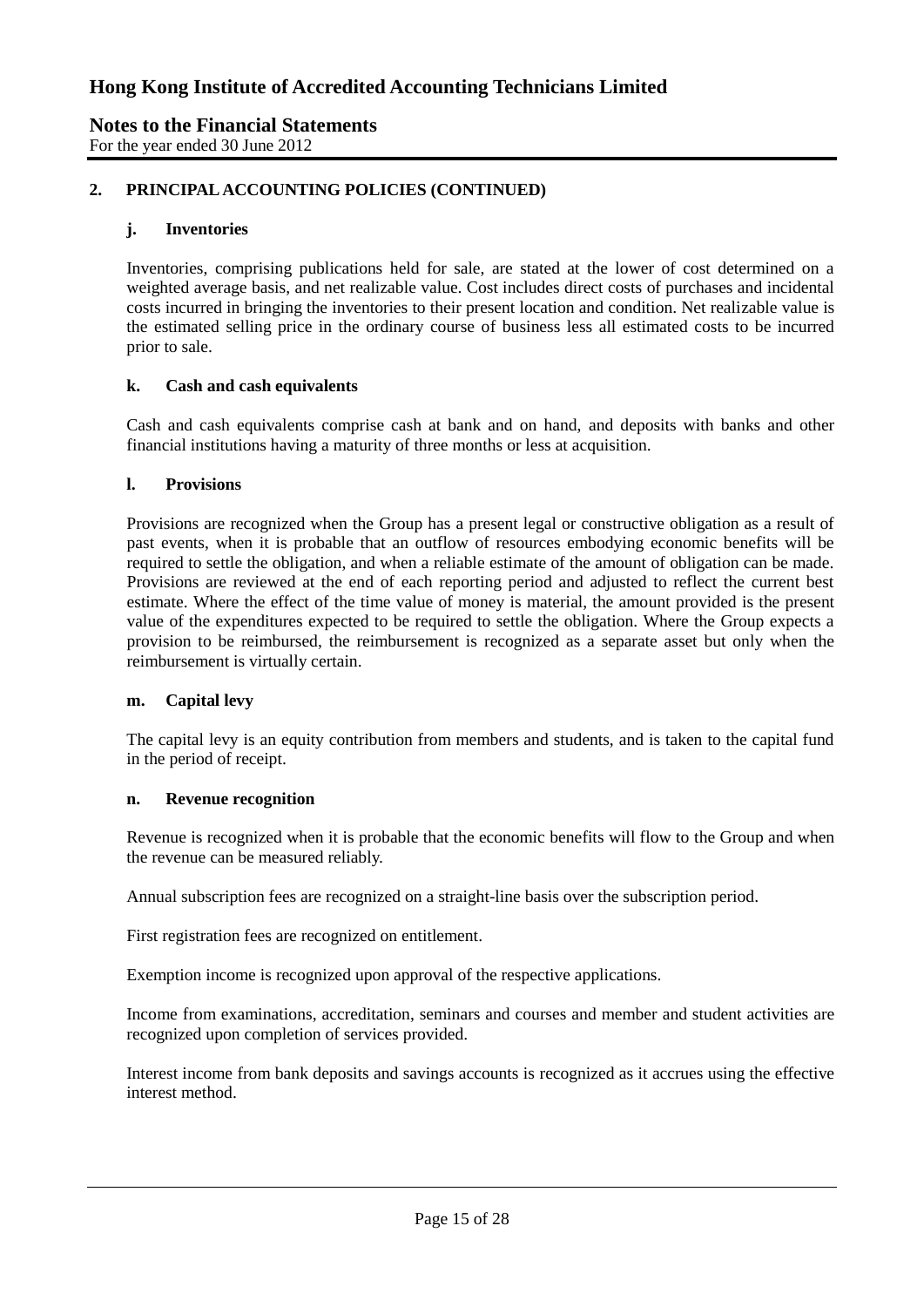## **Notes to the Financial Statements** For the year ended 30 June 2012

# **2. PRINCIPAL ACCOUNTING POLICIES (CONTINUED)**

#### **o. Income tax**

Income tax expense represents the sum of the tax currently payable and deferred tax.

The tax currently payable is based on taxable surplus for the period. Taxable surplus differs from surplus as reported in surplus or deficit because it excludes items of income or expenses that are taxable or deductible in other periods and it further excludes items that are not taxable or deductible.

The Group's liability for current tax is calculated using tax rates that have been enacted or substantively enacted at the end of the reporting period.

Deferred tax is the tax expected to be payable or recoverable on differences between the carrying amounts of assets and liabilities in the financial statements and the corresponding tax bases used in the computation of taxable surplus, and is accounted for using the liability method. Except to the extent that the deferred tax arises from the initial recognition of an asset or liability in a transaction which is not a business combination and, at the time of the transaction, affects neither accounting nor taxable profit or loss, deferred tax liabilities are generally recognized for all taxable temporary differences, and deferred tax assets are recognized to the extent that it is probable that taxable surplus will be available against which deductible temporary differences, tax losses and credits can be utilized. However, deferred tax liabilities are not recognized for taxable temporary differences arising on investment in a subsidiary where the Group is able to control the reversal of the temporary differences and it is probable that the temporary differences will not reverse in the foreseeable future.

The carrying amount of deferred tax assets is reviewed at the end of each reporting period and reduced to the extent that it is no longer probable that sufficient taxable surplus will be available to allow all or part of the assets to be recovered.

Deferred tax is calculated at the tax rates that are expected to apply in the period when the liability is settled or the asset is realized. Deferred tax is charged or credited to surplus or deficit, except when it relates to items charged or credited to other comprehensive income or directly to equity, in which case the deferred tax is also dealt with outside surplus or deficit.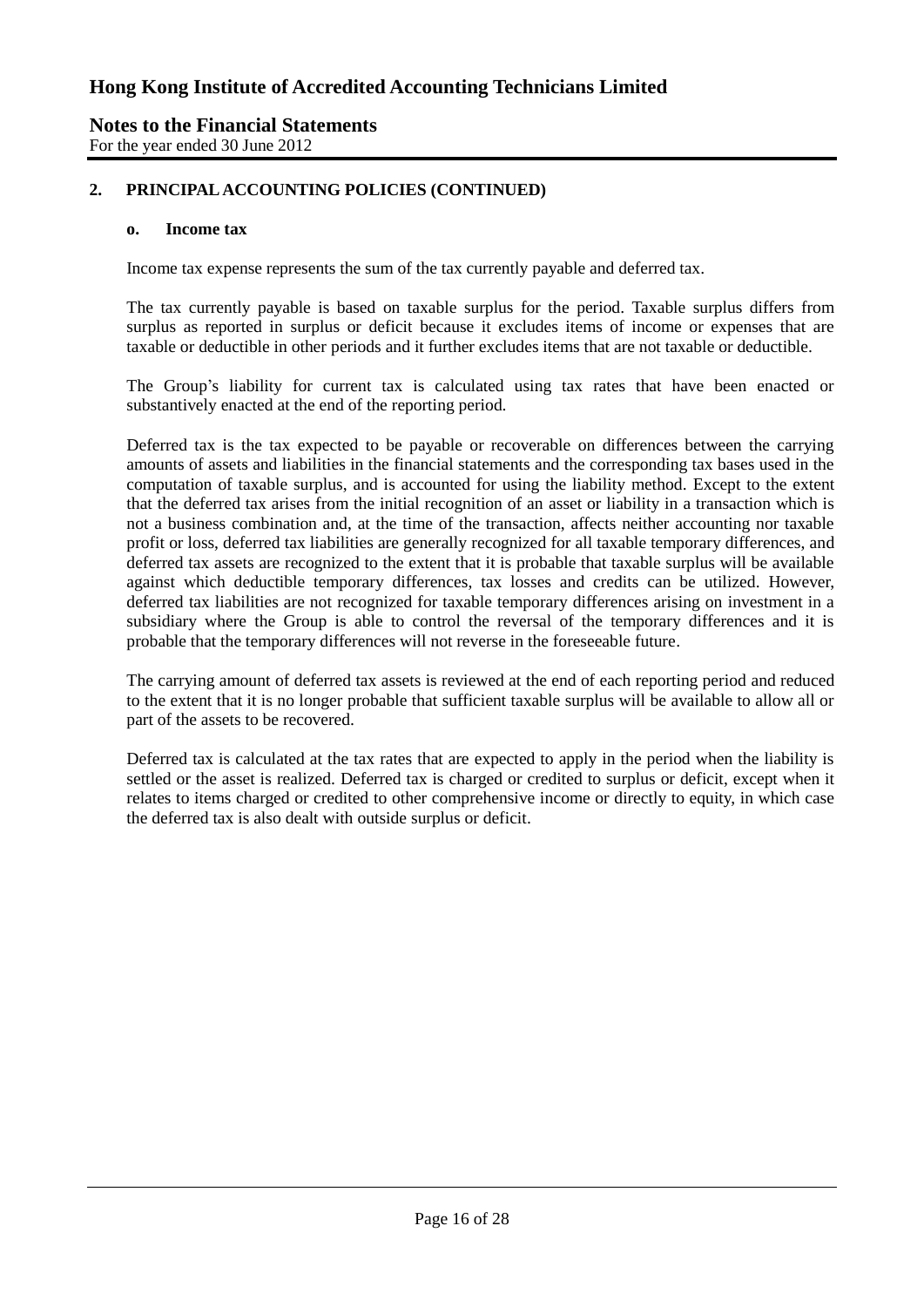## **2. PRINCIPAL ACCOUNTING POLICIES (CONTINUED)**

#### **p. Employee benefits**

#### *(i) Short term employee benefits*

Salaries, annual bonuses and the cost of non-monetary benefits are accrued in the period in which the associated services are rendered by employees.

*(ii) Retirement benefits costs*

The Group operates two approved defined contribution retirement benefits schemes for employees: a Mandatory Provident Fund ("MPF") Exempted Occupational Retirement Schemes Ordinance registered scheme and a MPF scheme under the Mandatory Provident Fund Schemes Ordinance.

The contributions payable to the Group's defined contribution retirement benefits schemes are charged to surplus or deficit as incurred.

*(iii) Employee leave entitlements*

Employee entitlements to annual leave are recognized when they accrue to employees. An accrual is made for the estimated liability for annual leave as a result of services rendered by the employees up to the end of the reporting period.

#### **q. Related parties**

A related party is a person or entity that is related to the Group.

- (i) A person or a close member of that person's family is related to the Group if that person:
	- (a) has control or joint control over the Group;
	- (b) has significant influence over the Group; or
	- (c) is a member of the key management personnel of the Group or of a parent of the Group.
- (ii) An entity is related to the Group if any of the following conditions applies:
	- (a) The entity and the Group are members of the same group (which means that each parent, subsidiary and fellow subsidiary is related to the others).
	- (b) One entity is an associate or joint venture of the other entity (or an associate or joint venture of a member of a group of which the other entity is a member).
	- (c) Both entities are joint ventures of the same third party.
	- (d) One entity is a joint venture of a third entity and the other entity is an associate of the third entity.
	- (e) The entity is a post-employment benefit plan for the benefit of employees of either the Group or an entity related to the Group. If the Group is itself such a plan, the sponsoring employers are also related to the Group.
	- (f) The entity is controlled or jointly controlled by a person identified in (i).
	- (g) A person identified in (i)(a) has significant influence over the entity or is a member of the key management personnel of the entity (or of a parent of the entity).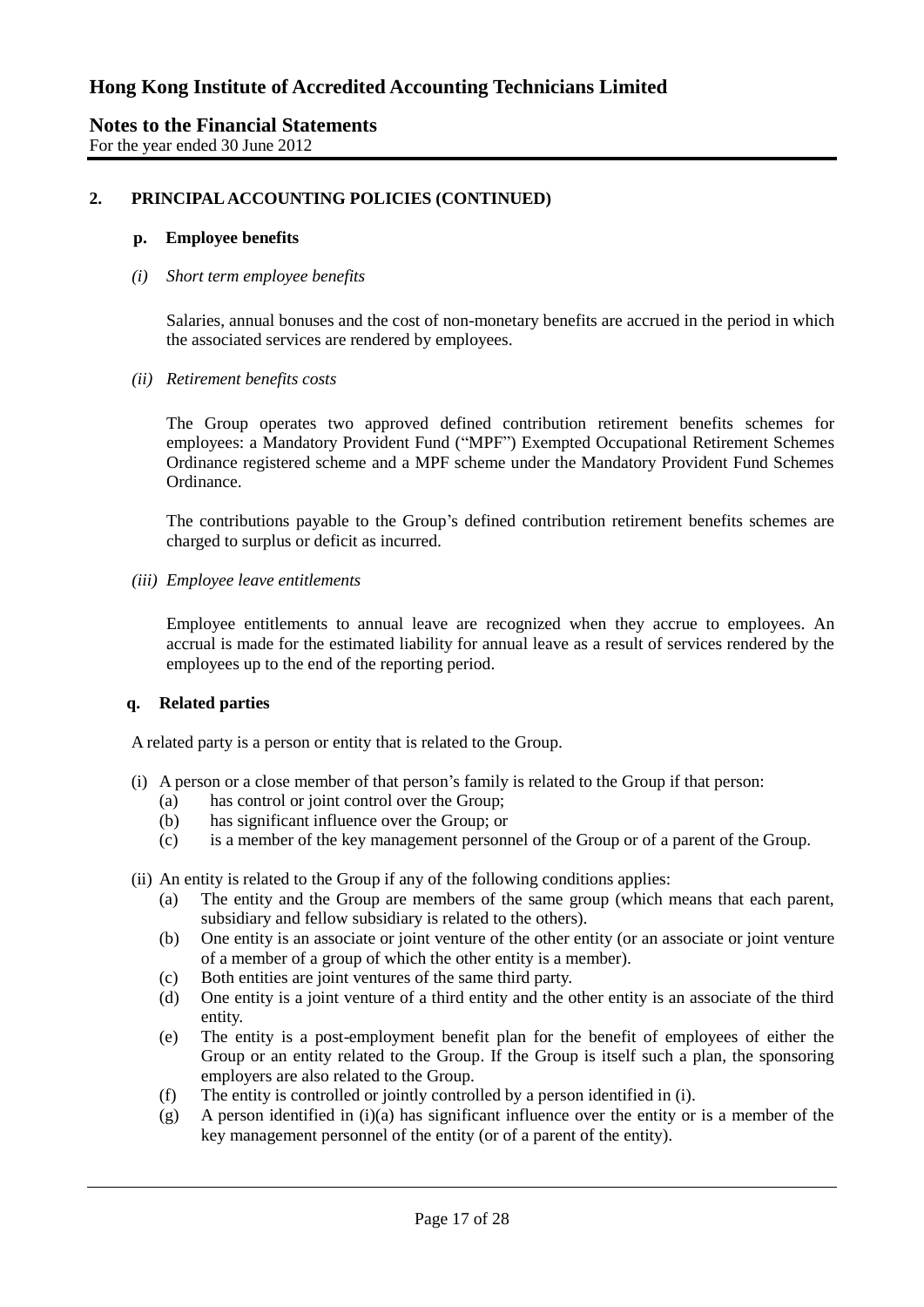# **Notes to the Financial Statements**

For the year ended 30 June 2012

# **3. FINANCIAL INSTRUMENTS BY CATEGORY**

The carrying amounts of each category of financial instruments at the end of the reporting period are as follows:

|                                                                     | Group           |                 | <b>HKIAAT</b>   |                 |
|---------------------------------------------------------------------|-----------------|-----------------|-----------------|-----------------|
|                                                                     | 2012            | 2011            | 2012            | 2011            |
|                                                                     | <b>HK\$'000</b> | <b>HK\$'000</b> | <b>HK\$'000</b> | <b>HK\$'000</b> |
| <b>Financial assets</b> – <i>measured at</i><br>amortized cost      |                 |                 |                 |                 |
| Accounts receivable                                                 | 64              | 195             | 64              | 195             |
| Time deposits with original maturities                              |                 |                 |                 |                 |
| over three months                                                   |                 | 17,670          |                 | 17,670          |
| Cash and cash equivalents                                           | 41,675          | 26,613          | 41,285          | 26,233          |
|                                                                     | 41,739          | 44,478          | 41,349          | 44,098          |
| <b>Financial liabilities</b> – <i>measured at</i><br>amortized cost |                 |                 |                 |                 |
| Payables                                                            | 231             | 136             | 231             | 136             |
| Amount due to a subsidiary                                          |                 |                 | 469             | 385             |
| Accruals                                                            | 2,014           | 2,498           | 1,129           | 1,766           |
| Amount due to parent                                                | 1,711           | 1,422           | 1,711           | 1,422           |
|                                                                     | 3,956           | 4,056           | 3,540           | 3,709           |

The carrying amounts of the Group's and HKIAAT's financial instruments at the end of the reporting period approximate their fair value.

# **4. FIXED ASSETS**

|                                                                                                  | <b>Group and HKIAAT</b>                                |                                                 |                                 |                                                 |                                                 |                          |
|--------------------------------------------------------------------------------------------------|--------------------------------------------------------|-------------------------------------------------|---------------------------------|-------------------------------------------------|-------------------------------------------------|--------------------------|
|                                                                                                  |                                                        | 2012                                            |                                 |                                                 | 2011                                            |                          |
|                                                                                                  | <b>Furniture</b><br>and<br>fixtures<br><b>HK\$'000</b> | Computer<br>and<br>equipment<br><b>HK\$'000</b> | <b>Total</b><br><b>HK\$'000</b> | Furniture<br>and<br>fixtures<br><b>HK\$'000</b> | Computer<br>and<br>equipment<br><b>HK\$'000</b> | Total<br><b>HK\$'000</b> |
| Net book value - at the beginning<br>of the reporting period<br><b>Additions</b><br>Depreciation | 1<br>(1)                                               | 87<br>213<br>(77)                               | 88<br>213<br>(78)               | 9<br>(8)                                        | 147<br>13<br>(73)                               | 156<br>13<br>(81)        |
| Net book value - at the end of<br>the reporting period                                           |                                                        | 223                                             | 223                             |                                                 | 87                                              | 88                       |
| At cost<br>Accumulated depreciation and<br>impairment                                            | 39<br>(39)                                             | 475<br>(252)                                    | 514<br>(291)                    | 39<br>(38)                                      | 262<br>(175)                                    | 301<br>(213)             |
|                                                                                                  |                                                        | 223                                             | 223                             |                                                 | 87                                              | 88                       |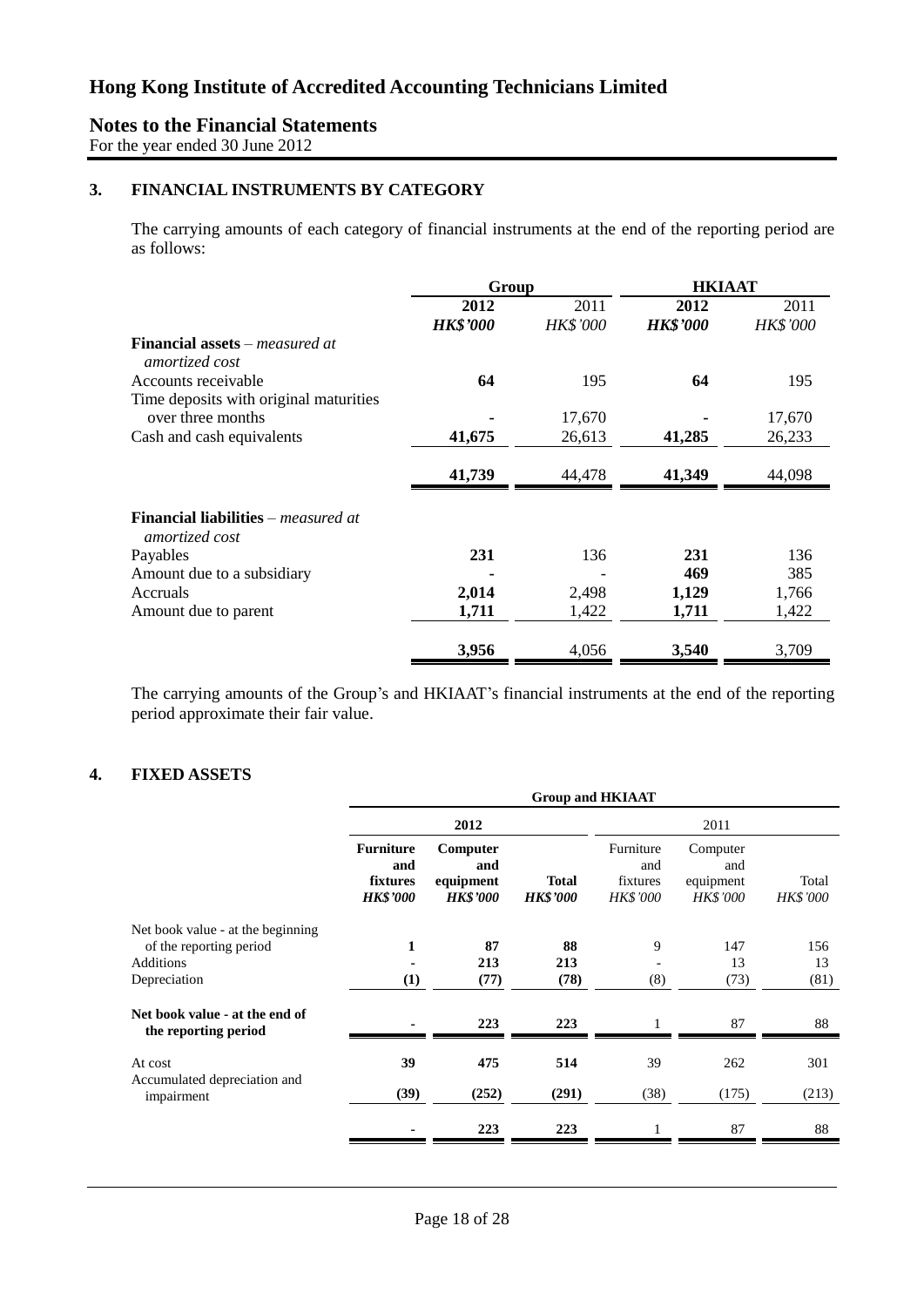For the year ended 30 June 2012

## **5. INVESTMENT IN A SUBSIDIARY**

The subsidiary of HKIAAT is the Trust Fund.

The Trust Fund was set up with no capital injection by HKIAAT. It is accounted for as a subsidiary by virtue of HKIAAT's control over it.

The use of surplus fund as accumulated by the Trust Fund is restricted to the principal activities and the provisions stipulated in the trust deed.

## **6. DEFERRED TAX ASSETS**

Details of deferred tax assets recognized in the statements of financial position and the movements during the year are as follows:

|                                                                                         | <b>Group and HKIAAT</b>                               |                                                             |                                 |
|-----------------------------------------------------------------------------------------|-------------------------------------------------------|-------------------------------------------------------------|---------------------------------|
|                                                                                         | Accelerated<br>tax<br>depreciation<br><b>HK\$'000</b> | <b>Other</b><br>temporary<br>differences<br><b>HK\$'000</b> | <b>Total</b><br><b>HK\$'000</b> |
| At 1 July 2010, 30 June 2011 and 1 July 2011<br>Charged to surplus or deficit (note 17) | (11)<br>$\qquad \qquad$                               | 76<br>(65)                                                  | 65<br>(65)                      |
| <b>At 30 June 2012</b>                                                                  | (11)                                                  | 11                                                          | ۰                               |

No deferred tax asset is recognized by the Group and HKIAAT respectively in respect of unused tax losses of HK\$4,826,000 *(2011: HK\$1,704,000)* because it is not certain whether future taxable profit will be available against which the Group and HKIAAT can utilize the benefits therefrom. The unused tax losses can be carried forward indefinitely.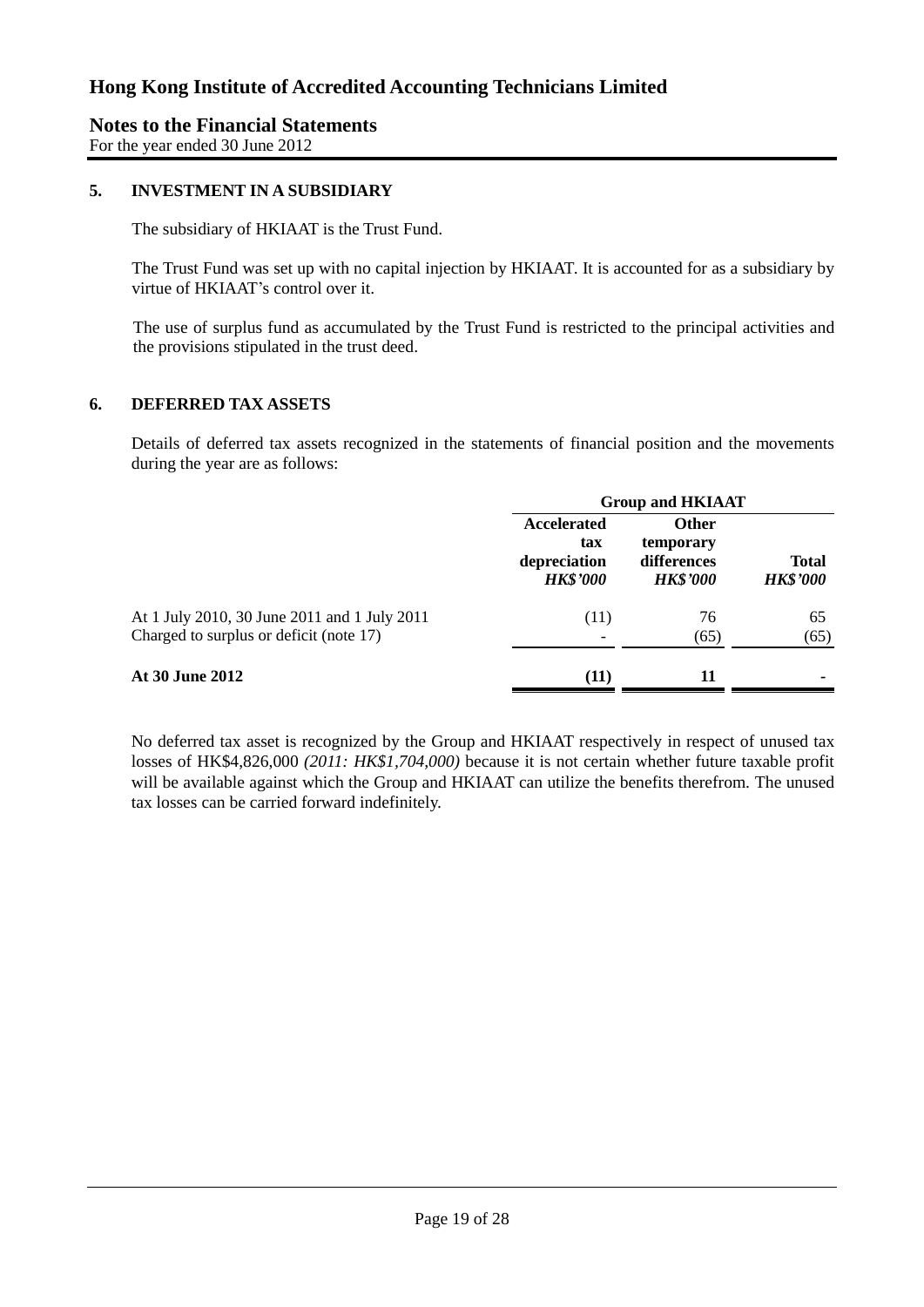# **7. RECEIVABLES**

|                         | <b>Group and HKIAAT</b> |  |
|-------------------------|-------------------------|--|
| 2012<br><b>HK\$'000</b> | 2011<br><b>HK\$'000</b> |  |
| 64                      | 195                     |  |
|                         |                         |  |

The ageing analysis of receivables at the end of the reporting period that are not considered to be impaired is as follows:

|                                                   |                         | <b>Group and HKIAAT</b> |  |
|---------------------------------------------------|-------------------------|-------------------------|--|
|                                                   | 2012<br><b>HK\$'000</b> | 2011<br><b>HK\$'000</b> |  |
| Not past due                                      | 33                      | 30                      |  |
| Within 30 days past due<br>31 to 90 days past due | 15<br>16                | 65<br>63                |  |
| 91 to 180 days past due                           | 31                      | 37<br>165               |  |
|                                                   | 64                      | 195                     |  |

Receivables that were neither past due nor impaired mainly relate to sales of books receivables that are considered fully recoverable.

Receivables that were past due but not impaired relate to a number of independent parties that have a good track record with the Group and HKIAAT. Based on experience, management is of the opinion that no charge for impairment is necessary in respect of these balances as there has not been a significant change in credit quality of these independent parties and the balances are still considered fully recoverable. The Group and HKIAAT do not hold any collateral or other credit enhancements over these balances.

The maximum exposure to credit risk at the end of the reporting period is the carrying amount of the receivables, which approximates their fair value.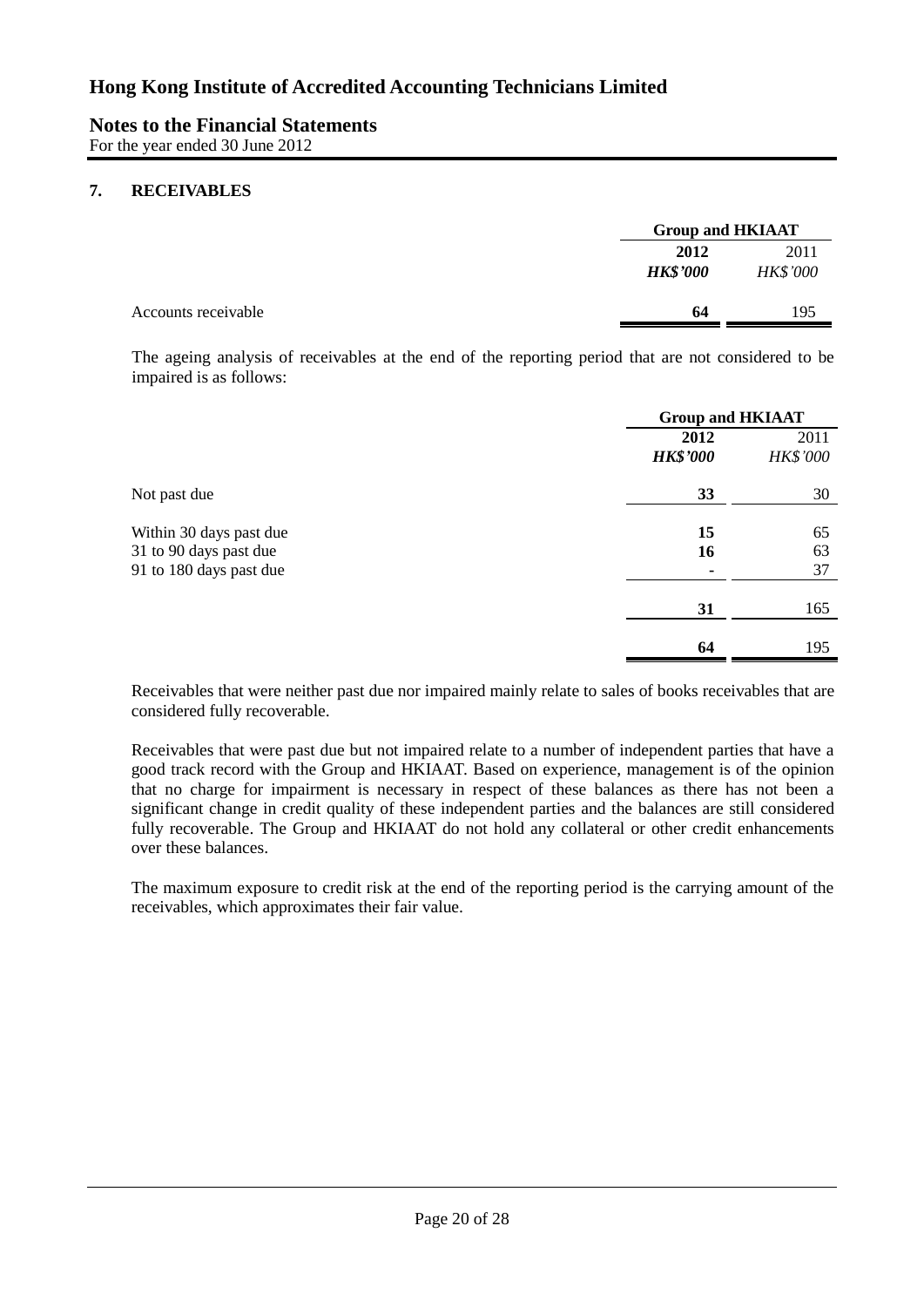For the year ended 30 June 2012

# **8. CASH AND CASH EQUIVALENTS**

|                                | Group           |                 | <b>HKIAAT</b>   |                 |
|--------------------------------|-----------------|-----------------|-----------------|-----------------|
|                                | 2012            | 2011            | 2012            | 2011            |
|                                | <b>HK\$'000</b> | <b>HK\$'000</b> | <b>HK\$'000</b> | <b>HK\$'000</b> |
| <b>Bank balances</b>           |                 |                 |                 |                 |
| - Time deposits with original  |                 |                 |                 |                 |
| maturities within three months | 32,947          | 17,587          | 32,947          | 17,587          |
| - Savings accounts             | 3,444           | 7,507           | 3,068           | 7,132           |
| - Current accounts             | 5,277           | 1,517           | 5,263           | 1,512           |
| Cash on hand                   | 7               | 2               |                 |                 |
|                                | 41,675          | 26,613          | 41,285          | 26,233          |

Included in the Group's cash and cash equivalents is an amount of HK\$390,000 *(2011: HK\$380,000)* which has been designated for the provision of scholarships to students studying for examinations held by HKIAAT.

Cash at bank earns interest at floating rates based on daily bank deposit rates. Short-term time deposits are mainly made for three-month periods depending on the immediate cash requirement of the Group and HKIAAT and earn interest at the prevailing short-term deposit rates.

## **9. SUBSCRIPTIONS AND FEES RECEIVED IN ADVANCE**

|                                       | <b>Group and HKIAAT</b> |                 |
|---------------------------------------|-------------------------|-----------------|
|                                       | 2012                    | 2011            |
|                                       | <b>HK\$'000</b>         | <b>HK\$'000</b> |
| Subscription fees received in advance | 1,363                   | 1,390           |
| Other fees received in advance        | 1,331                   | 195             |
|                                       | 2,694                   | 1,585           |

HKIAAT charges its members and students an annual subscription fee for renewal of membership/studentship on a calendar-year basis (i.e. from 1 January to 31 December), which is recognized in surplus or deficit on a straight-line basis over the subscription period. Subscription fees received in advance represent the unearned subscription income for the period from 1 July to 31 December of a year.

Other fees received in advance mainly relate to examinations to be conducted after the end of the reporting period.

# **10. AMOUNT DUE TO PARENT**

Amount due to parent is unsecured, interest-free and repayable on demand.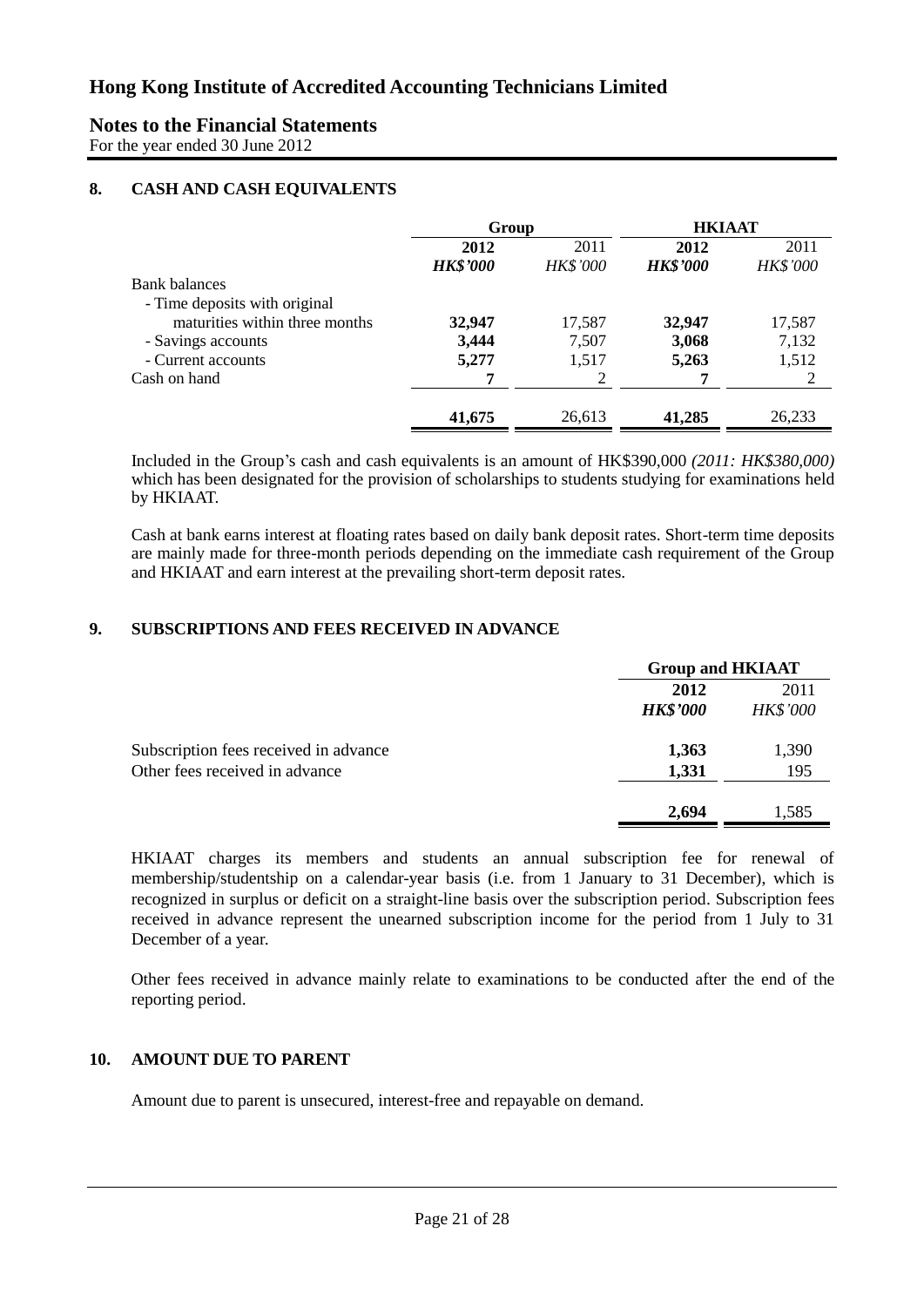For the year ended 30 June 2012

# **11. PAYABLES AND ACCRUALS**

|                                                          | Group                   |                         | <b>HKIAAT</b>           |                         |
|----------------------------------------------------------|-------------------------|-------------------------|-------------------------|-------------------------|
|                                                          | 2012<br><b>HK\$'000</b> | 2011<br><b>HK\$'000</b> | 2012<br><b>HK\$'000</b> | 2011<br><b>HK\$'000</b> |
| Payables<br>Amount due to a subsidiary                   | 231                     | 136                     | 231<br>469              | 136<br>385              |
| Accruals                                                 | 2,014                   | 2,498                   | 1,129                   | 1,766                   |
| Financial liabilities<br>Employee leave entitlements and | 2,245                   | 2,634                   | 1,829                   | 2,287                   |
| provision for bonus                                      | 230                     | 682                     | 230                     | 682                     |
|                                                          | 2,475                   | 3,316                   | 2,059                   | 2,969                   |

Amount due to a subsidiary is unsecured, interest-free and repayable on demand.

The maturity profile of the Group's and HKIAAT's financial liabilities included in "Payables and accruals" at the end of the reporting period, based on the contracted undiscounted payments, is as follows:

|                         | Group           |                 | <b>HKIAAT</b>   |                 |
|-------------------------|-----------------|-----------------|-----------------|-----------------|
|                         | 2012            | 2011            | 2012            | 2011            |
|                         | <b>HK\$'000</b> | <b>HK\$'000</b> | <b>HK\$'000</b> | <b>HK\$'000</b> |
| Within 30 days          | 1,874           | 1,841           | 1,458           | 1,494           |
| Between 31 to 90 days   |                 | 653             |                 | 653             |
| Between 91 to 180 days  | 308             | 140             | 308             | 140             |
| Between 181 to 270 days | 63              |                 | 63              |                 |
|                         | 2,245           | 2,634           | 1,829           | 2,287           |

## **12. CAPITAL FUND**

The capital fund represents a capital levy from HKIAAT's members and students to meet future office expansion. The rates of levy are decided annually by the Board. Effective from the year ended 30 June 2009, no capital levy is imposed on its members and students.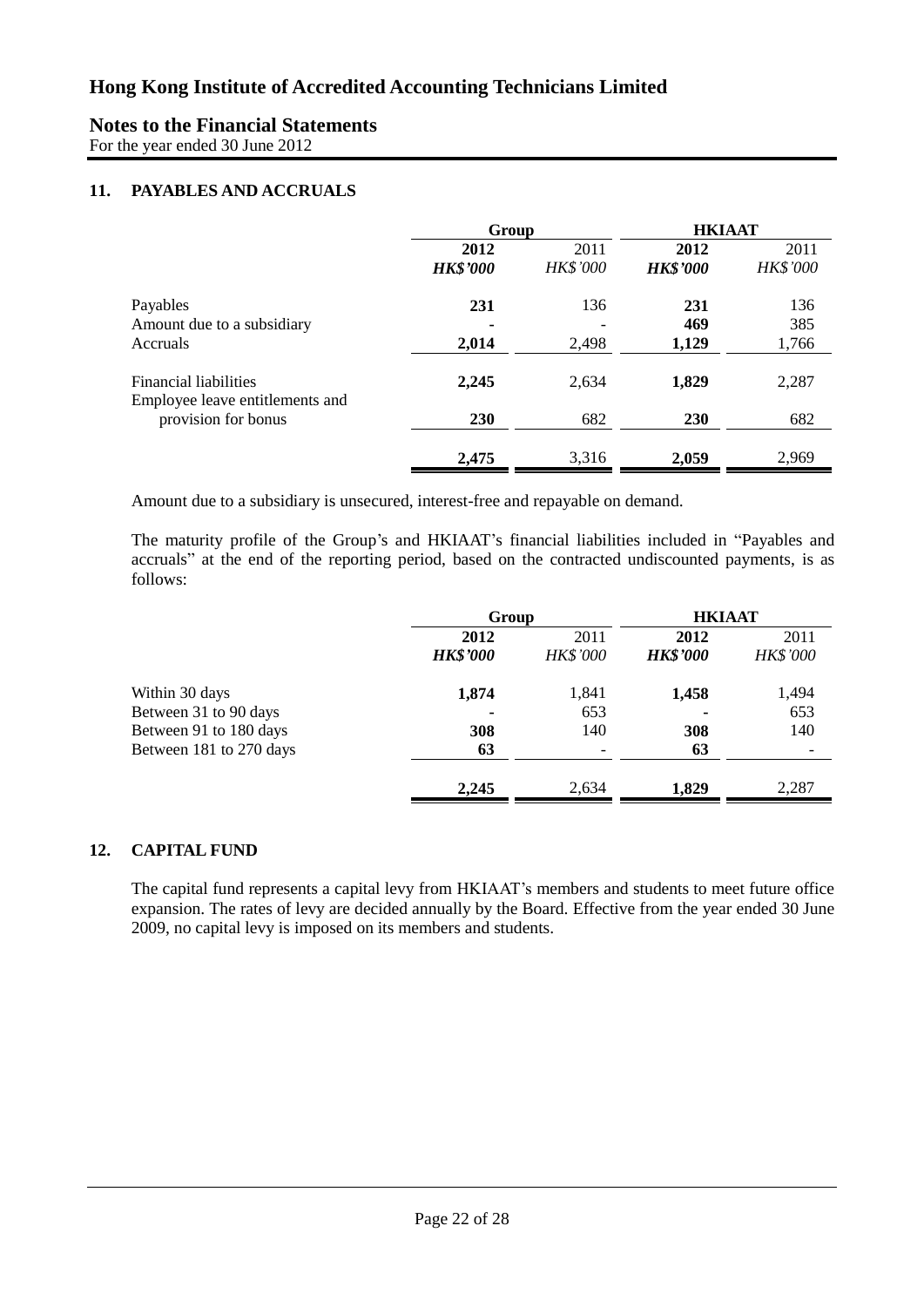# **Notes to the Financial Statements**

For the year ended 30 June 2012

### **13. SUBSCRIPTIONS AND FEES**

|                                 | <b>Group and HKIAAT</b> |                 |
|---------------------------------|-------------------------|-----------------|
|                                 | 2012                    | 2011            |
|                                 | <b>HK\$'000</b>         | <b>HK\$'000</b> |
| <b>Annual subscription fees</b> |                         |                 |
| <b>Members</b>                  | 1,003                   | 933             |
| <b>Students</b>                 | 1,750                   | 2,029           |
| <b>First registration fees</b>  |                         |                 |
| Members                         | 342                     | 148             |
| <b>Students</b>                 | 558                     | 923             |
|                                 |                         |                 |
|                                 | 3,653                   | 4,033           |

## **14. OTHER REVENUE**

|                                           | <b>Group and HKIAAT</b> |                 |
|-------------------------------------------|-------------------------|-----------------|
|                                           | 2012                    | 2011            |
|                                           | <b>HK\$'000</b>         | <b>HK\$'000</b> |
| Exemption income                          | 2,549                   | 4,289           |
| Income from examinations                  | 2,692                   | 2,038           |
| Income from seminars and courses          | 753                     | 475             |
| Accreditation income                      | 265                     | 110             |
| Income from member and student activities | -                       |                 |
|                                           | 6.259                   | 6.915           |

### **15. OTHER INCOME**

|                                      | Group           |                 | <b>HKIAAT</b>   |          |
|--------------------------------------|-----------------|-----------------|-----------------|----------|
|                                      | 2012            | 2011            | 2012            | 2011     |
|                                      | <b>HK\$'000</b> | <b>HK\$'000</b> | <b>HK\$'000</b> | HK\$'000 |
| Income from advertisements placed in |                 |                 |                 |          |
| the journals                         | 159             | 208             | 159             | 208      |
| Interest income                      | 228             | 120             | 228             | 120      |
| Royalty income                       | 89              | 128             | 89              | 128      |
| Sales of goods                       | 104             | 87              | 104             | 87       |
| Donation income                      |                 |                 |                 |          |
| <b>Others</b>                        | 103             | 111             | 103             | 111      |
|                                      |                 |                 |                 |          |
|                                      | 684             | 654             | 683             | 654      |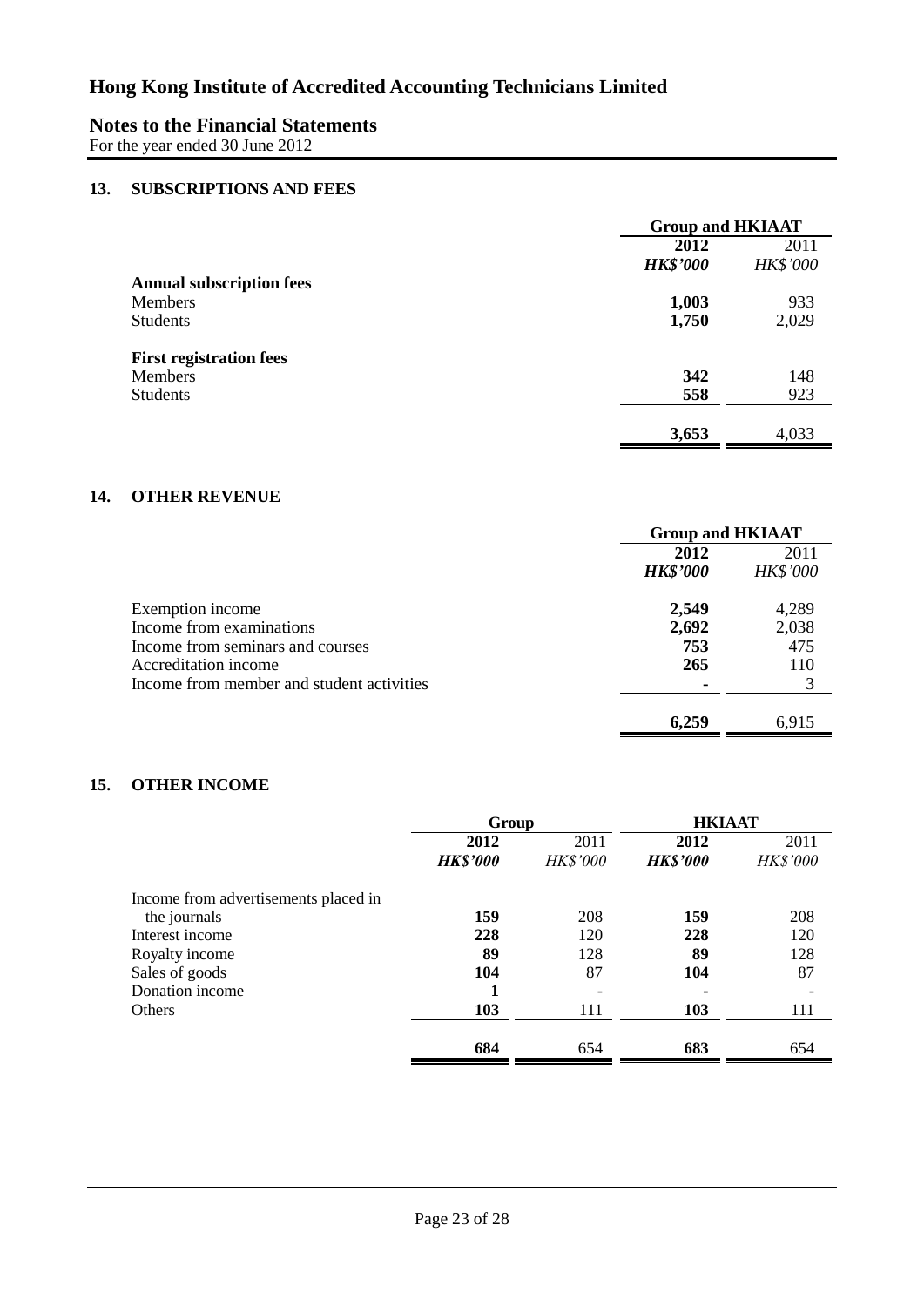# **Notes to the Financial Statements**

For the year ended 30 June 2012

# **16. DEFICIT BEFORE TAX**

|                                        | Group           |                 | <b>HKIAAT</b>   |                 |
|----------------------------------------|-----------------|-----------------|-----------------|-----------------|
|                                        | 2012            | 2011            | 2012            | 2011            |
|                                        | <b>HK\$'000</b> | <b>HK\$'000</b> | <b>HK\$'000</b> | <b>HK\$'000</b> |
| Deficit before tax has been arrived at |                 |                 |                 |                 |
| after charging:                        |                 |                 |                 |                 |
| Employee benefits (a)                  |                 |                 |                 |                 |
| - Salaries, wages and allowances       | 5,935           | 5,257           | 5,935           | 5,257           |
| - Provident fund contributions         | 550             | 524             | 550             | 524             |
|                                        | 6,485           | 5,781           | 6,485           | 5,781           |
| Auditor's remuneration                 | 63              | 66              | 63              | 66              |
| Cost of goods sold                     | 10              | 38              | 10              | 38              |
| Depreciation                           | 78              | 81              | 78              | 81              |
| Uncollectible amount written off       | 37              |                 | 37              |                 |
| Donations (b)                          | $\blacksquare$  |                 | 200             | 155             |
| Obsolete inventories written off       |                 | 20              |                 | 20              |

a. At 30 June 2012, the number of staff provided by the Institute was 18 *(2011: 20)*.

b. During the current year, HKIAAT donated HK\$200,000 *(2011: HK\$155,000)* to the Trust Fund.

# **17. INCOME TAX CHARGE**

|                                   | <b>Group and HKIAAT</b> |                 |
|-----------------------------------|-------------------------|-----------------|
|                                   | 2012                    | 2011            |
|                                   | <b>HK\$'000</b>         | <b>HK\$'000</b> |
| <b>Current tax</b>                |                         |                 |
| Hong Kong Profits Tax:            |                         |                 |
| Current year                      | ۰                       |                 |
| Deferred tax                      |                         |                 |
| Write-down of deferred tax assets |                         |                 |
| (note 6)                          | 65                      |                 |
| Total tax charge for the year     | 65                      |                 |

No provision for Hong Kong Profits Tax has been made for the years ended 30 June 2012 and 2011 as the Group incurred a loss for taxation purpose during these two years.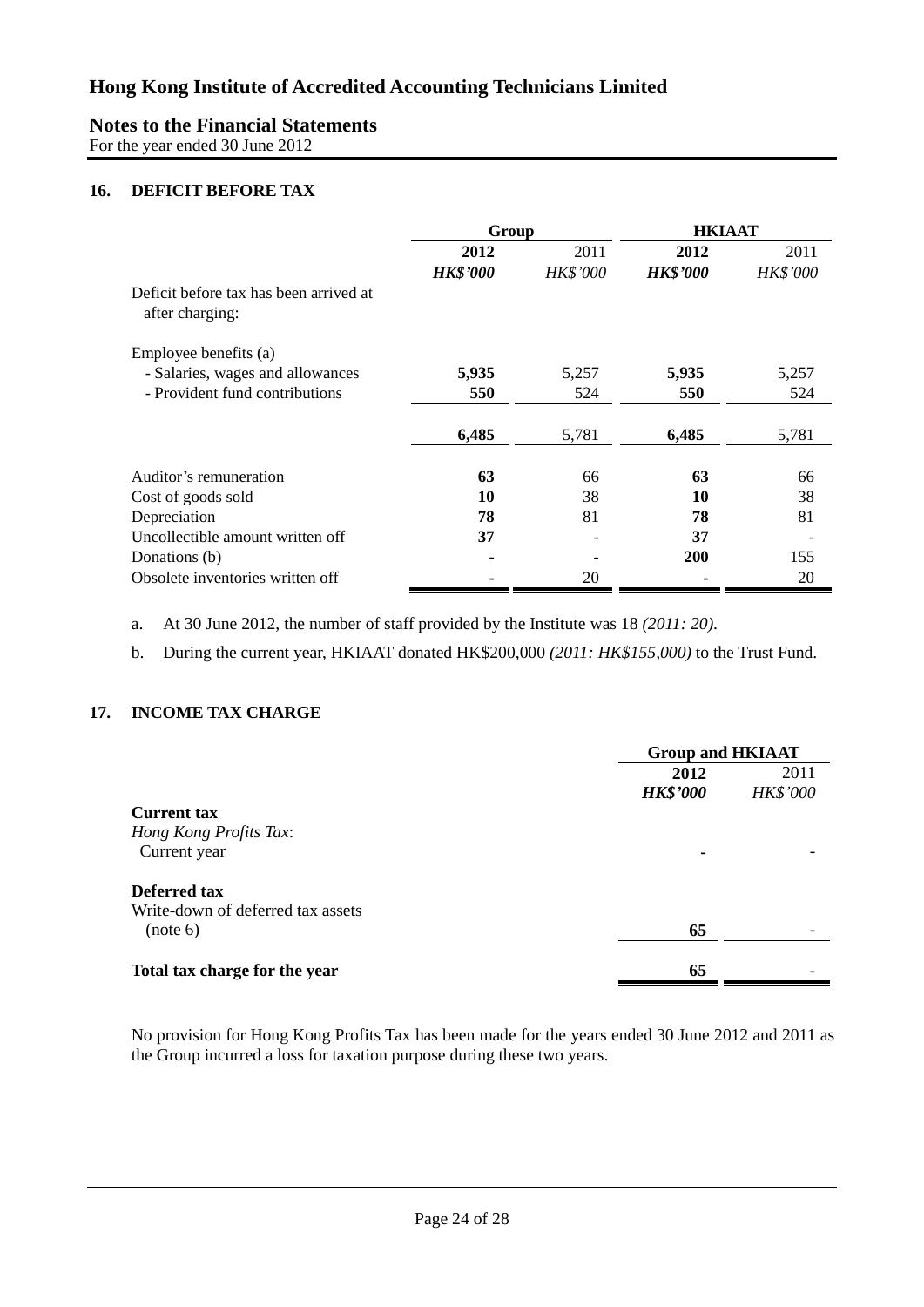For the year ended 30 June 2012

#### **17. INCOME TAX CHARGE (CONTINUED)**

The reconciliation between income tax charge and deficit before tax at the applicable rate (i.e. the statutory tax rate for the jurisdiction in which HKIAAT and its subsidiary are domiciled) is as follows:

|                                                        | Group                   |                         | <b>HKIAAT</b>           |                         |
|--------------------------------------------------------|-------------------------|-------------------------|-------------------------|-------------------------|
|                                                        | 2012<br><b>HK\$'000</b> | 2011<br><b>HK\$'000</b> | 2012<br><b>HK\$'000</b> | 2011<br><b>HK\$'000</b> |
| Deficit before tax                                     | (3,279)                 | (1,613)                 | (3,220)                 | (1,607)                 |
| Tax at the applicable rate of 16.5%<br>$(2011:16.5\%)$ | (541)                   | (266)                   | (531)                   | (265)                   |
| Tax effect of non-deductible expenses                  | 76                      | 27                      | 33                      |                         |
| Tax effect of non-assessable income                    | (71)                    | (46)                    | (38)                    | (20)                    |
| Tax effect of unrecognized tax losses                  | 541                     | 281                     | 541                     | 281                     |
| Write-down of deferred tax assets                      | 65                      |                         | 65                      |                         |
| Others                                                 | (5)                     | 4                       | (5)                     | $\overline{4}$          |
| Total tax charge                                       | 65                      |                         | 65                      |                         |

#### **18. BOARD MEMBERS' REMUNERATION**

Details of board members' remuneration disclosed pursuant to section 161 of the Hong Kong Companies Ordinance are set out below. Key management is fully provided by the Institute.

|                                      |                         | <b>Group and HKIAAT</b> |  |
|--------------------------------------|-------------------------|-------------------------|--|
|                                      | 2012<br><b>HK\$'000</b> | 2011<br><b>HK\$'000</b> |  |
| As board members<br>Other emoluments | 56                      | 117                     |  |
|                                      | 56                      | 117                     |  |

Other emoluments represent honoraria paid to two (*2011: four*) board members for services provided to the Group and HKIAAT including examiner fees, speaker fees, writer fees and assessor fees.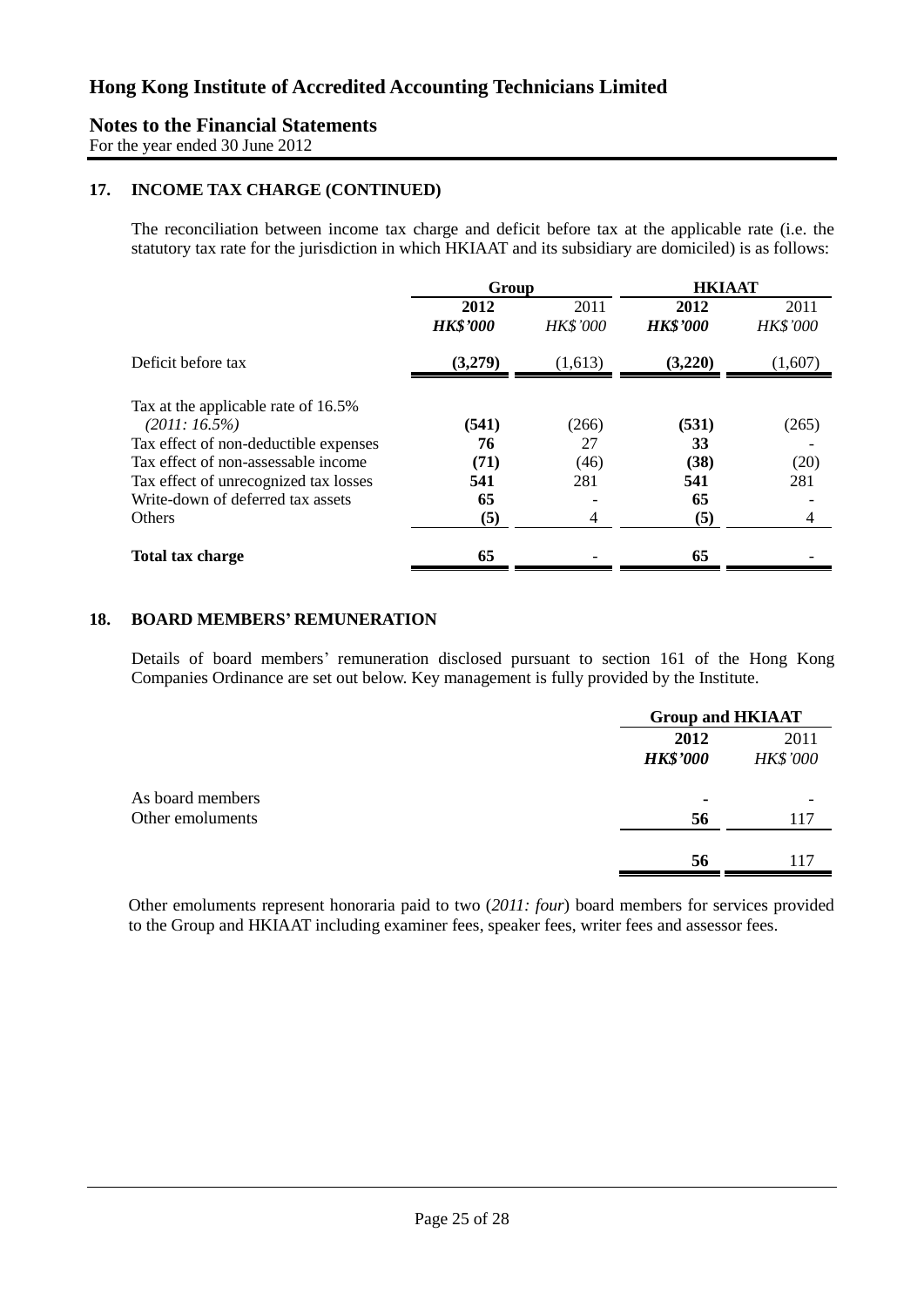For the year ended 30 June 2012

### **19. RELATED PARTY TRANSACTIONS**

Other than the information disclosed elsewhere in the financial statements, the Group and HKIAAT entered into the following material transactions with their related parties:

#### **a. The Trust Fund**

Donations to the Trust Fund were made at the discretion of the Board after considering the recommendation of the Institute's administration and finance committee.

During the current year, HKIAAT donated HK\$200,000 *(2011: HK\$155,000)* to the Trust Fund. At 30 June 2012, included in "Payables and accruals" of HKIAAT is an amount of HK\$469,000 *(2011: HK\$385,000)* due to the Trust Fund.

#### **b. Board members**

In the normal course of operations, HKIAAT paid honoraria to recipients, some of whom are board members or parties related to board members, for various services provided to HKIAAT such as giving examination assessments. The total amount paid to board members has been disclosed in note 18 to the financial statements. The total amount paid to parties related to board members in this relation was not significant.

During the current year, income of HK\$37,000 (*2011: HK\$24,000*) was received from Hong Kong College of Technology ("HKCT") for seminars and courses provided by HKIAAT. At 30 June 2011, included in "Receivables" was an amount of HK\$22,000 due from HKCT which had been fully settled during the current year.

In both the current and prior years, one of the board members is key management personnel of HKCT.

#### **c. The Institute**

The Institute, a body corporate incorporated in Hong Kong under the Professional Accountants Ordinance, is the parent of HKIAAT.

During the current year, the Institute charged HKIAAT service fees of HK\$2,308,000 *(2011: HK\$2,308,000)* for management, rental and other services provided to HKIAAT at agreed terms. Total staff employment costs of HK\$6,485,000 *(2011: HK\$5,781,000)* were also recharged to HKIAAT for the human resources support on a cost recovery basis. In addition, HKIAAT organized the professional bridging examination on behalf of the Institute. Net receipts of HK\$879,000 (*2011: HK\$913,000*) related to the examination were transferred to the Institute and included in the balance with the Institute. At 30 June 2012, HKIAAT has an amount of HK\$1,711,000 (*2011: HK\$1,422,000*) due to the Institute arising from the services provided.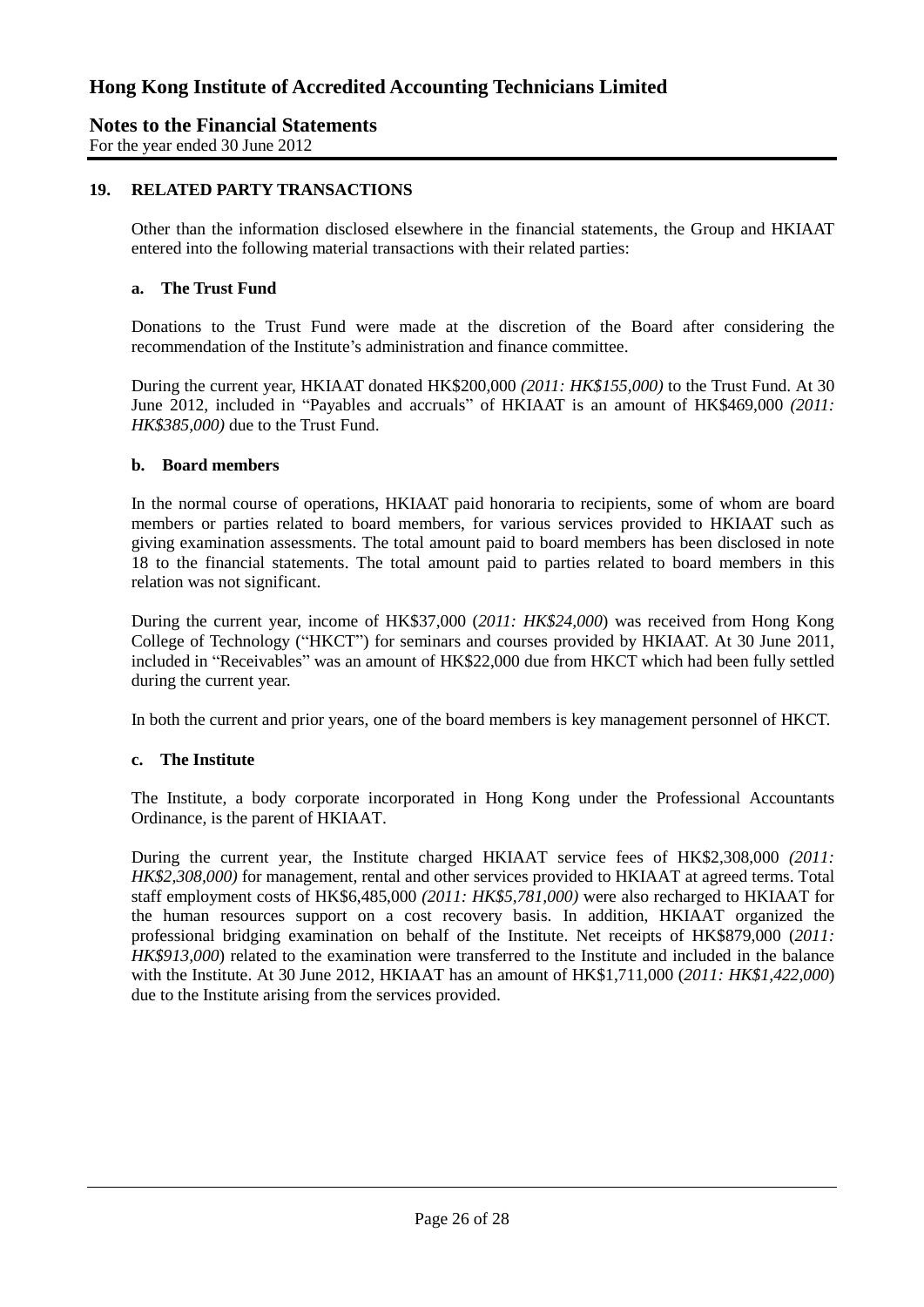For the year ended 30 June 2012

#### **20. FINANCIAL RISK MANAGEMENT**

Financial instruments mainly consist of receivables, cash and bank balances, amount due to parent and payables and accruals. Being member-based organizations, the Group and HKIAAT carry as little risk from financial instruments as practicable. The Group and HKIAAT are exposed to various financial risks which are discussed below:

#### **a. Interest rate risk**

Interest rate risk is the risk that the fair value or future cash flows of a financial instrument will fluctuate due to changes in market interest rates.

The effective interest rates of the Group's and HKIAAT's interest bearing financial assets are as follows:

|                  |          | <b>Group and HKIAAT</b> |  |
|------------------|----------|-------------------------|--|
|                  | 2012     | 2011                    |  |
|                  | $%$ p.a. | % p.a.                  |  |
| Time deposits    | $0.86\%$ | 0.38%                   |  |
| Savings accounts | 0.01%    | 0.01%                   |  |

The Group's and HKIAAT's exposure to interest rate fluctuations is mainly limited to interest receivable on its short term time deposits. Management considers the Group and HKIAAT have limited exposure to interest rate risk relating to the savings accounts as the changes in the interest rate of the savings accounts over the period until the end of the next annual reporting period are expected to be minimal. Any fluctuation in the prevailing levels of market interest rates will have impact on the interest income alone as the Group and HKIAAT did not borrow any interest bearing loans. The Group and HKIAAT manage the interest rate risk by monitoring closely the movements in interest rates in order to limit potential adverse impact on interest income.

The following table demonstrates the sensitivity to a reasonably possible change in interest rate over the period until the end of the next annual reporting period, with all other variables held constant, of the Group's and HKIAAT's deficit before tax and members' equity.

|                                                                                                      | <b>Group and HKIAAT</b> |                         |
|------------------------------------------------------------------------------------------------------|-------------------------|-------------------------|
| Time deposits                                                                                        | 2012<br><b>HK\$'000</b> | 2011<br><b>HK\$'000</b> |
| - with original maturities within three months<br>- with original maturities over three months       | 32,947                  | 17,587<br>17,670        |
|                                                                                                      | 32,947                  | 35,257                  |
| Impact of interest rate deviation<br>Increase/Decrease in interest rate by 0.25%<br>$(2011: 0.25\%)$ |                         |                         |
| - Decrease/Increase in deficit before tax                                                            | 82                      | 88                      |
| - Increase/Decrease in members' equity                                                               | 82                      | 88                      |